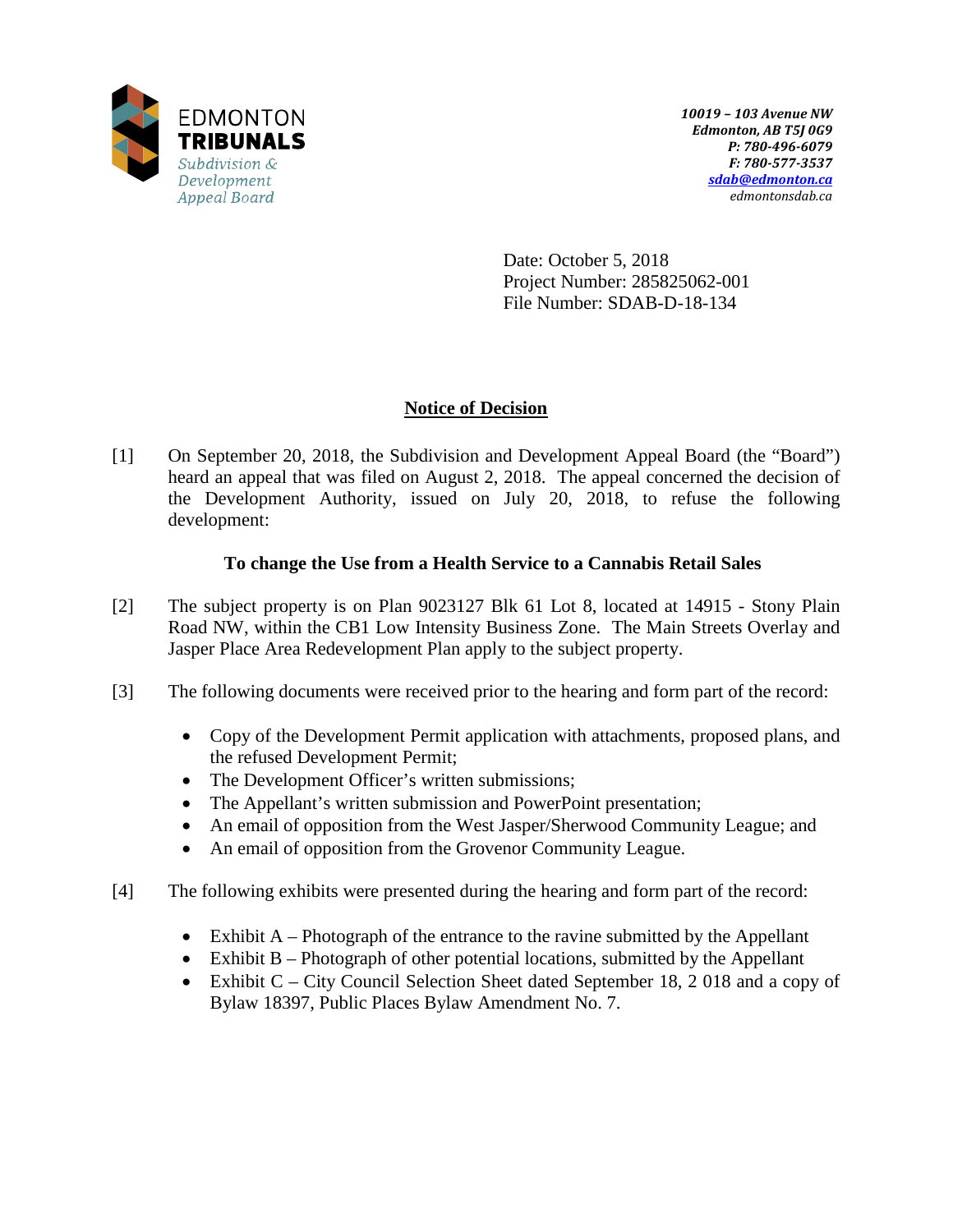#### **Preliminary Matters**

- [5] At the outset of the appeal hearing, the Presiding Officer confirmed with the parties in attendance that there was no opposition to the composition of the panel.
- [6] The Presiding Officer outlined how the hearing would be conducted, including the order of appearance of parties, and no opposition was noted.
- [7] The appeal was filed on time, in accordance with Section 686 of the *Municipal Government Act*, RSA 2000, c M-26 (the "*Municipal Government Act*").

### **Summary of Hearing**

- *i) Position of the Appellant, Mr. R. Noce, Miller Thomson and Ms. M. Kiziak, Alcanna Cannabis Stores Ltd.:*
- [8] Site is defined as an area of land consisting of one or more abutting lots and a Lot means "lot" as defined in Part 17 of the *Municipal Government Act*.
- [9] Section 70 of the *Edmonton Zoning Bylaw* sets out development regulations for Cannabis Retail Sales, including the minimum required 100 metre separation distance from public lands zoned A or AP, which in this case is the Mackinnon Ravine Park. Pursuant to section 70(4), notwithstanding section 11 of the *Edmonton Zoning Bylaw*, a Development Officer is not allowed to grant a variance to subsection  $70(2)$  or  $70(3)$ , the minimum required separation distances.
- [10] Even if the Development Officer determined that this was an appropriate site for Cannabis Retail Sales, a variance could not be granted.
- [11] The regulations establish the mode of measurement to be used to calculate the separation distances. Section  $70(3)(a)$  states that the 100 metre separation distance shall be measured from the closest point of the subject Site boundary to the closest point of another Site boundary, and shall not be measured from Zone boundaries or from the edges of structures. Section 70(5) contains regulations for design elements to ensure a safe urban environment.
- [12] This site is zoned CB1 Low Intensity Business Zone and Cannabis Retail Sales is a permitted use. The proposed Use at this location complies with all of the *Gaming, Liquor and Cannabis Regulations*.
- [13] Section 687(3) of the *Municipal Government Act* was recently amended to include subsection (a.4) that requires the Board to comply with the applicable requirements of the regulations under the *Gaming, Liquor and Cannabis Act* described in the Cannabis License and distances between those premises and other premises. There is no mention of public land in the provincial regulations.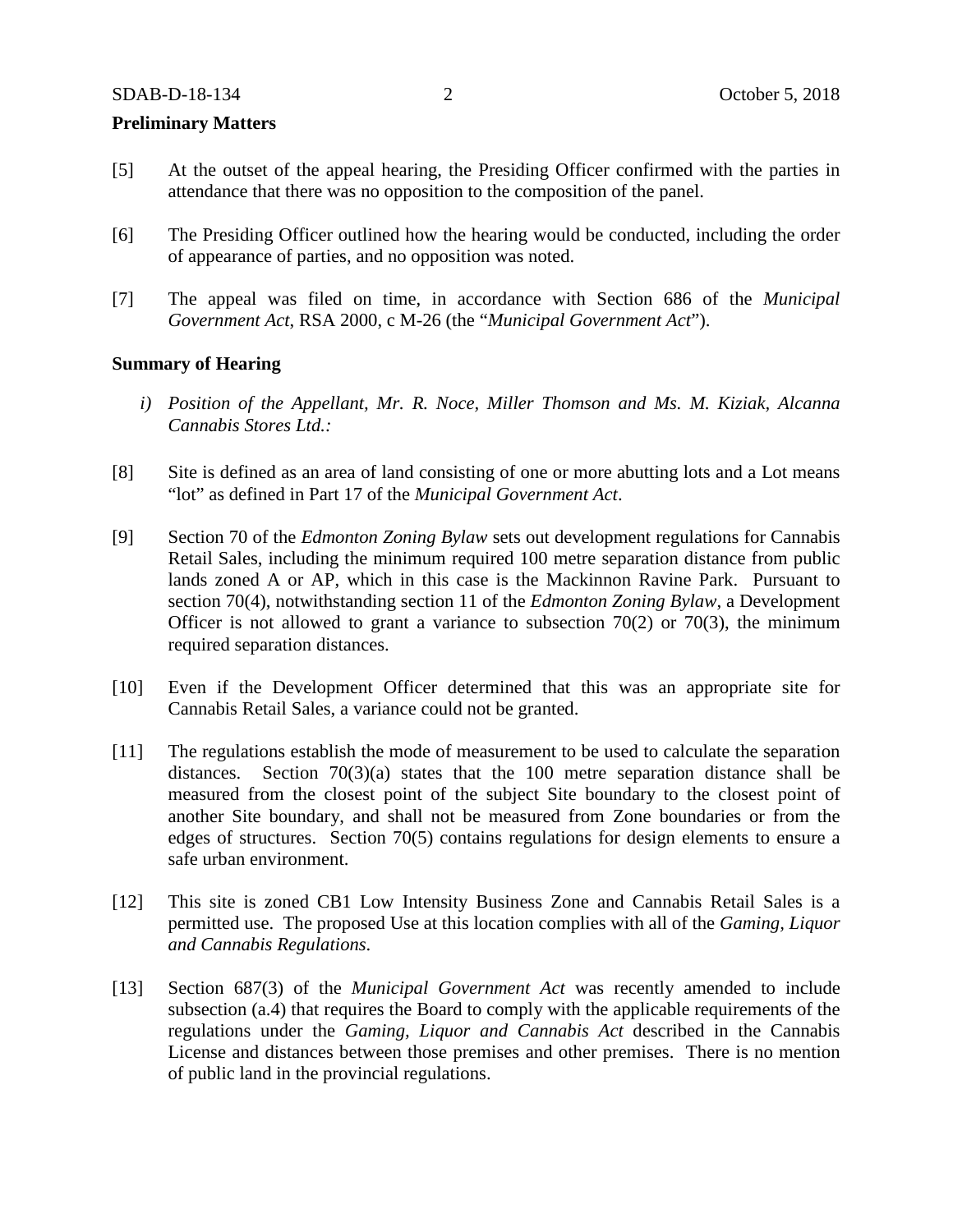- [14] The Subdivision and Development Appeal Board has the authority to vary any development regulation in the *Edmonton Zoning Bylaw* pursuant to section 687(3)(d) of the *Municipal Government Act* if it is determined that the proposed development will not unduly interfere with the amenities of the neighbourhood or materially affect the use, enjoyment or value of neighbouring properties.
- [15] The decision of *Thomas v Edmonton (City)*, 2016 ABCA 57 addressed the variance powers of the Board pursuant to Section 687(3)(d) of the *Municipal Government Act*. Paragraph [29] of the decision states that "To relieve against hardship, the Legislature has conferred on subdivision and development appeal boards the authority to relax – that is vary, dispense with or waive – development standards in the applicable land use bylaw providing certain conditions as set out in section 687(3)(d) are met."
- [16] The *Newcastle Centre GP Ltd. v Edmonton (City)*, 2014 ABCA 295 decision is helpful and explains at paragraph [6] and [7] that "We, the Board, have a power to grant variances, but the bylaw creates a presumption of harm to the public, and we the Board cannot intervene unless that presumption is rebutted by the applicant. That is an error. The legal test for such waivers is in the *Municipal Government Act*, and is clear. Section  $687(3)(d)$  mandates this test: the proposed development ... would not  $(A)$  unduly interfere with the amenities of the neighbourhood, or (B) materially interfere with or affect the use, enjoyment or value of neighboring parcels of land."
- [17] Ms. Kiziak referenced conceptual drawings of the proposed Cannabis Retail Sales and advised that it will be operated by Alcanna Cannabis Stores Limited Partnership. Its affiliated companies have been a liquor retailer in Alberta since privatization.
- [18] Alcanna is a first class and responsible retailer who is taking their experience and reputation into the cannabis space. They have a thriving and diverse workforce in the Edmonton area and have put five million dollars back into the community.
- [19] Their brand has been built on relationships and they take pride in working collaboratively with regulators. They go above and beyond the regulated requirements. The site has a specific security plan, including security cameras and key card access.
- [20] Large commercial developments are chosen in locations that will ensure security for customers and employees. Stores will be bright, safe and inviting. Product will be kept in a secure location until payment has been received.
- [21] The Development Officer refused to issue a development permit because he had no authority to approve the permit and therefore did not consider all of the arguments.
- [22] Photographs and maps were referenced to provide an overview of the site. The proposed Cannabis Retail Sales is located in the southeast corner of an inward facing shopping centre, between two other retail outlets. There is a Safeway store located across the parking lot to the west. A church and residential properties are located east of 149 Street across a six-lane arterial roadway.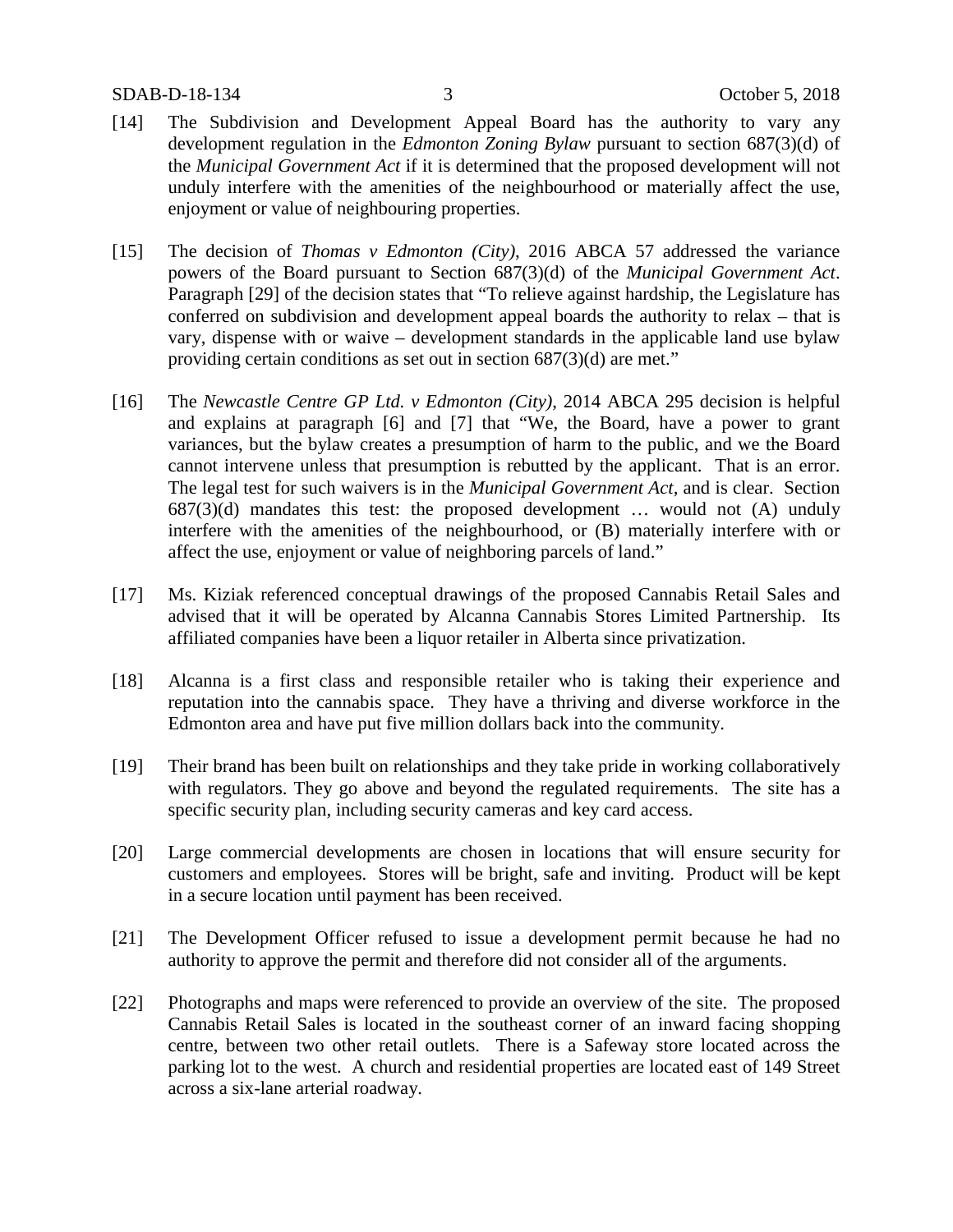- [23] Using the mode of measurement established in section 70(3) (from the closest point of the subject Site boundary to the closest point of another Site boundary), the separation distance is 38 metres. The distance from the edge of the building where the proposed Cannabis Retail Sales will be located to the tip of the public land (the ravine) is approximately 93 metres. The distance as the crow flies between the site of the proposed Cannabis Retail Sales and the paved entrance to the ravine is approximately 188 metres. Walking distance from the Cannabis Retail Sales to the ravine is approximately 300 metres. The proposed Cannabis Retail Store is approximately 450 metres of travel away from the paved entrance to the ravine. The ravine is generally unkempt with tall grass.
- [24] Photographs of the steeply slopped entrance to the ravine and an aerial photograph of 149 Street and Stony Plain Road, marked Exhibit A were submitted to illustrate the slope of the entrance and that the ravine is not visible from the site of the proposed development and the proposed development is not visible from the ravine.
- [25] The objection from the West Jasper/Sherwood Community League was acknowledged. However, while the photographs attached may be from some other part of the Mackinnon Ravine, they are not representative of the portion of the ravine that is close to the subject site. The Groat Bridge and the U of A are visible in several photographs and are located approximately 30 blocks from the subject site. The Appellants therefore asked the Board not to put any weight on the submitted photographs because details of the locations were not provided.
- [26] Based on the market demands and the number of applications, a Cannabis Retail Sales Use will be approved in this community. A photograph was referenced to show other possible locations along Stony Plain Road. These locations comply with the Bylaw and they have the potential to create more adverse impacts than the proposed site - an inward facing, well lit, busy shopping centre that cannot be seen from Stony Plain Road.
- [27] There are no public picnic tables or playgrounds in this part of the ravine. The zoning may encompass the entire ravine but the photographs submitted by the Community League are not representative of this part of the ravine.
- [28] The *Edmonton Zoning Bylaw* does not allow the Development Authority to vary any of the development regulations for this use but it is completely appropriate for the Board to use its variance powers.
- [29] To not allow this variance would disallow a cannabis store in a large, inward facing commercial development owned by a large, national, sophisticated and responsible landlord with international co-tenants like Starbucks and London Drugs.
- [30] The Board should exercise its variance power in this instance because:
	- a) the proposed Cannabis Retail Store is a Permitted Use;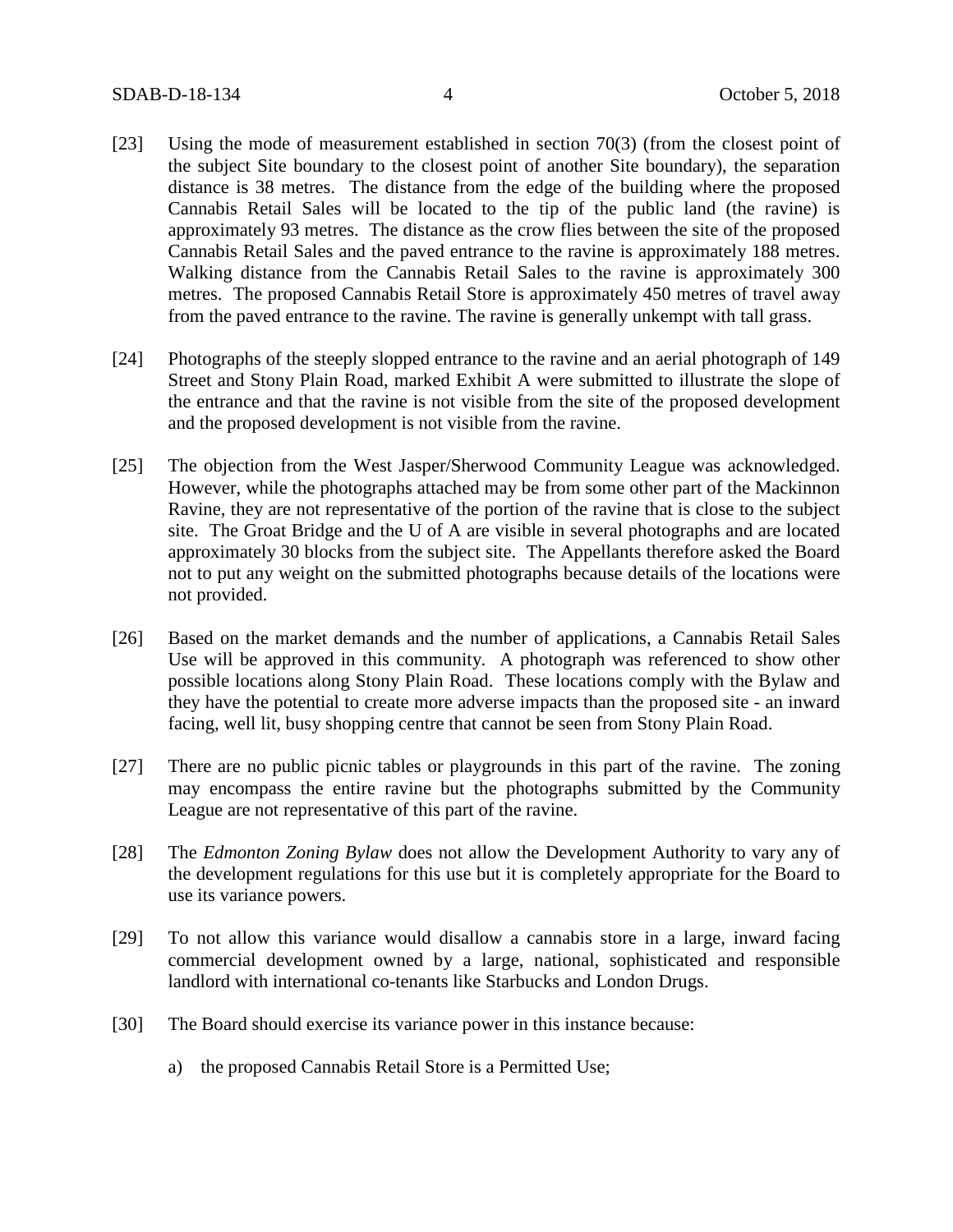- b) section 70 of the *Edmonton Zoning Bylaw* does not limit the Board's authority to approve the proposed development;
- c) the "public lands" site (Mackinnon Ravine) is a passive area because it is not used for community or recreation activities;
- d) there are no playing fields or an open-picnic area for the public to use;
- e) there is no active park or activity area in the ravine;
- f) the proposed cannabis retail store cannot be seen from the ravine;
- g) the ravine is separated from the proposed cannabis retail store by 149 Street, a six lane arterial roadway;
- h) the proposed cannabis retail store is approximately 450 metres of travel on foot away from the entrance to the ravine which is general unkempt with tall grass;
- i) there are no children or youth who gather or play in the ravine this is not a park with a playground where minors gather or play;
- j) the entrance to the ravine is approximately 150 metres east of 149 Street and the closer portion is bush and forest on a steep incline; and,
- k) the building where the proposed cannabis retail store is to be located is approximately 188 metres from the nearest point of the ravine.
- [31] A photograph, marked Exhibit B, was submitted to illustrate possible locations where Cannabis Retail Sales would most likely be permitted along Stony Plain Road that are in direct sight of the ravine and also closer to the ravine than the proposed location. Therefore, not to grant this variance would lead to the absurd result of preferring and allowing a cannabis retail use that is actually closer to, and more visible from the ravine. This result, if there were harm to neighbours, would ostensibly be worse.
- [32] Both *Thomas v Edmonton (City)*, 2016 ABCA 57 and *Newcastle Centre GP Ltd v Edmonton (City)*, 2014 ABCA 295 determined that harm is not to be presumed. Therefore, it is not sufficient for the Development Authority to simply say that a variance should not be granted because the proposed Use is new and the long-term planning impacts are unknown. The Board cannot presume harm and must look at the evidence provided to determine whether a variance should be granted pursuant to section 687(3) of the *Municipal Government Act*.
- [33] In this case, evidence has been provided that the proposed development is located on the best possible site in this community and will not unduly interfere with the amenities of the neighborhood or the use, enjoyment or value of neighbouring properties. No one other than the Community League has raised any opposition to the proposed development. No objections have been raised by the residents or the church located between the proposed development and the ravine.
- [34] All of the recommended conditions suggested by the Development Authority are acceptable to the Appellant.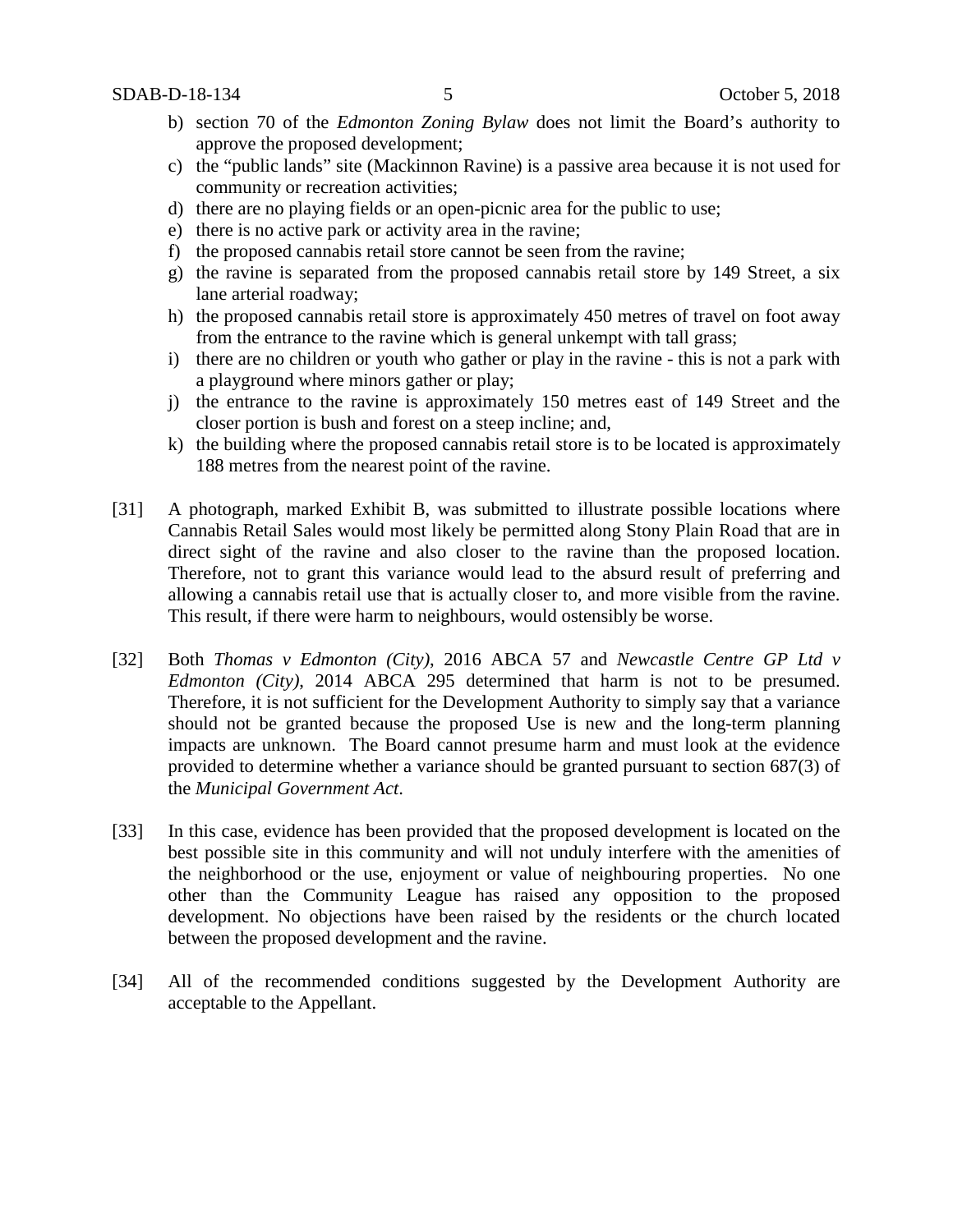- [35] Mr. Noce provided the following information in response to questions from the Board.
	- a) It was his opinion that it would be helpful if the municipality and the provincial government used the same mode of measurement to calculate separation distances.
	- b) For this type of large commercial site, it would be more reasonable to use a more flexible mode of measurement to calculate separation distances.
	- c) It was his interpretation of the recently amended *Public Places Bylaw* that smoking is not permitted in the park.
	- d) He reviewed the recent amendment to the *Public Places Bylaw* which was before City Council on September 18, 2018. He noted that the Bylaw has not yet been consolidated and it is different to determine with absolute certainty which changes were made and adopted. The City Council Selection Sheet dated September 18, 2018 and a copy of Bylaw 18397, *Public Places Bylaw Amendment No. 7* was marked Exhibit C.
	- e) Section 11(g) of the *Public Places Bylaw* defines "parkland" as "a public place, whether developed or not, that is intended to be used by members of the public for recreation or general enjoyment and contains: (i) a playground; (ii) a sports field; (iii) a skate park or bicycle park; (iv) an outdoor theatre; (v) an outdoor pool or water spray park; (vi) a seasonal skating rink; or (vii) an off leash area". None of these features are in place at the western end of MacKinnon Ravine.
	- f) In his opinion the types of activities illustrated in the photographs submitted by the Community League may occur in part of the Mackinnon Ravine, but at a location much further east of the subject site where smoking may not be permitted.
	- g) A photograph was referenced to illustrate where the staff parking and loading are located at the rear of the east wall of the building, just west of 149 Street facing in the direction of the ravine. There is no access to the premises from the rear and no customer parking in this area.
	- h) The Appellant is not opposed to the imposition of a condition to disallow any Onpremises Fascia Signs on the east and north elevations of the building. However, they would like the opportunity to advertise on the Shopping Centre pylon sign.
- [36] The Presiding Officer informed the Appellants that an email was received from the Grovenor Community League during the hearing. The letter indicated that this Community League strongly opposed the required variance for the reasons given by the West Jasper/Sherwood Community League. Mr. Noce indicated that his response would be the same as addressed earlier in the hearing.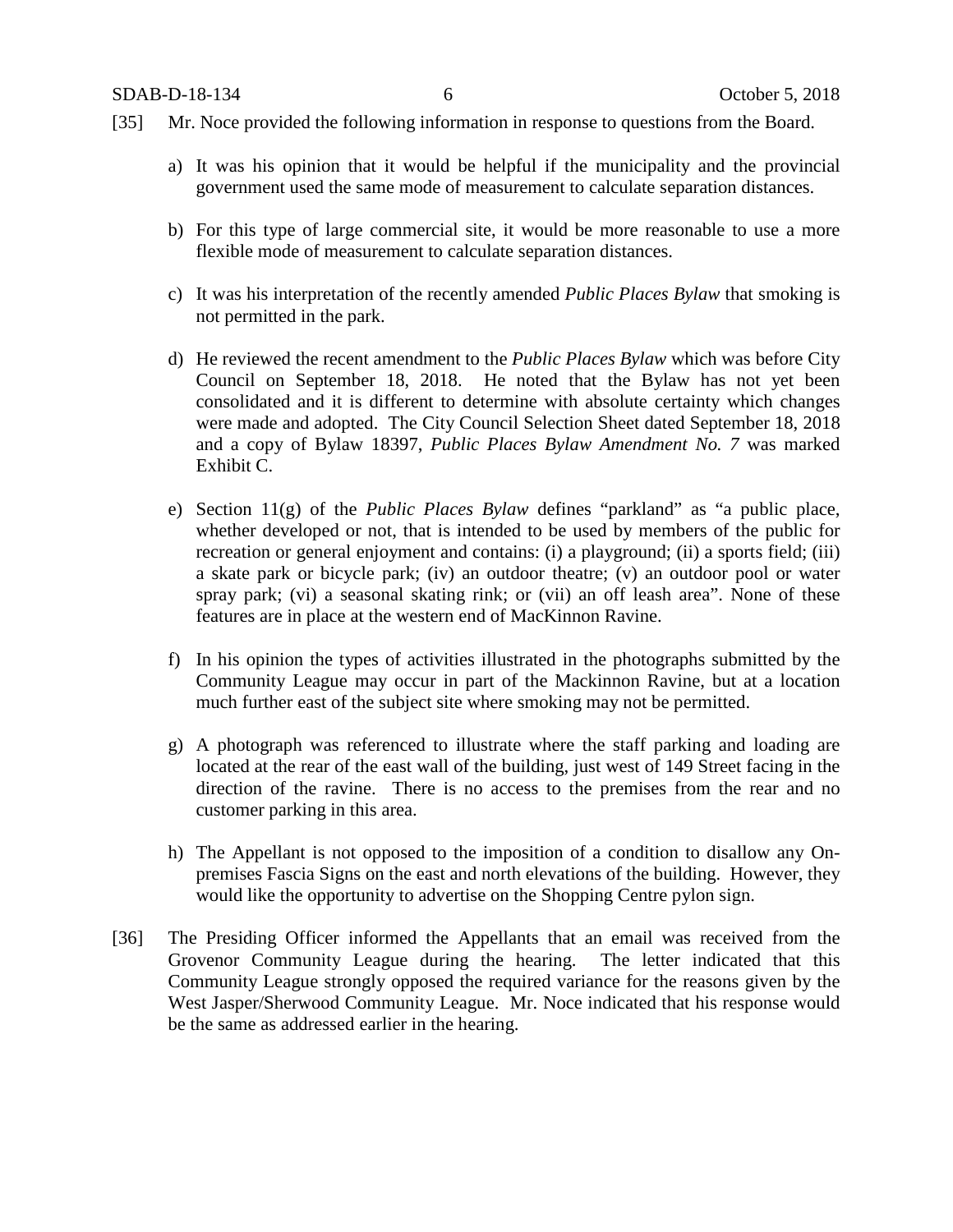- *ii) Position of the Development Officer, Mr. I. Welch:*
- [37] The Board determined in a previous decision concerning a Cannabis Retail Sales Use that the provincial and municipal regulations can co-exist. Although the proposed development complies with the provincial separation distance requirements, a variance is required to the municipal separation distance requirements.
- [38] The proposed development is a Permitted Use with conditions, pursuant to section 69 of the *Edmonton Zoning Bylaw*.
- [39] Even though the Applicant has been very good to work with, the Courts have determined that you have to regulate the Use and not the User.
- [40] This site is very close to a designated park even though it does not contain any sports fields or skating rinks and therefore the separation distance requirements apply.
- [41] In his opinion, even though the Court of Appeal in *Newcastle Centre GP Ltd v Edmonton (City)*, 2014 ABCA 295 determined the need for the Board to provide evidence based reasons, evidence cannot be provided that the proposed Cannabis Retail Sales Use will not create problems or a negative impact. Therefore, it is not appropriate to grant the required variance.
- [42] He would have considered the size of the shopping centre site and the mode of measurement used to calculate the separation distances if he had authority to grant a variance, but he would not have granted the required variance.
- [43] All of the regulations regarding the legalization of cannabis are very new and he could not confirm whether or not smoking will be permitted in the Mackinnon Ravine.
- [44] A Site is defined as one or more lots that are connected by some sort of joint access.
- [45] He acknowledged that it is difficult for the Board to consider granting a variance when the evidence provided by the Development Authority is that they do not know what the impact of the proposed development will be and have relied on the results of public consultation to formulate the development regulations.
- [46] In sum, it was his opinion that the Board should not grant a variance because evidence cannot be provided that there will not be any undue material harm.

## *iii) Rebuttal of the Appellant:*

[47] There is no evidence that the proposed development will unduly affect the amenities of the neighbourhood or the use, enjoyment or value of neighbouring properties and the Board cannot manufacture evidence. The deficiency in the minimum required separation distance does not create the presumption of harm.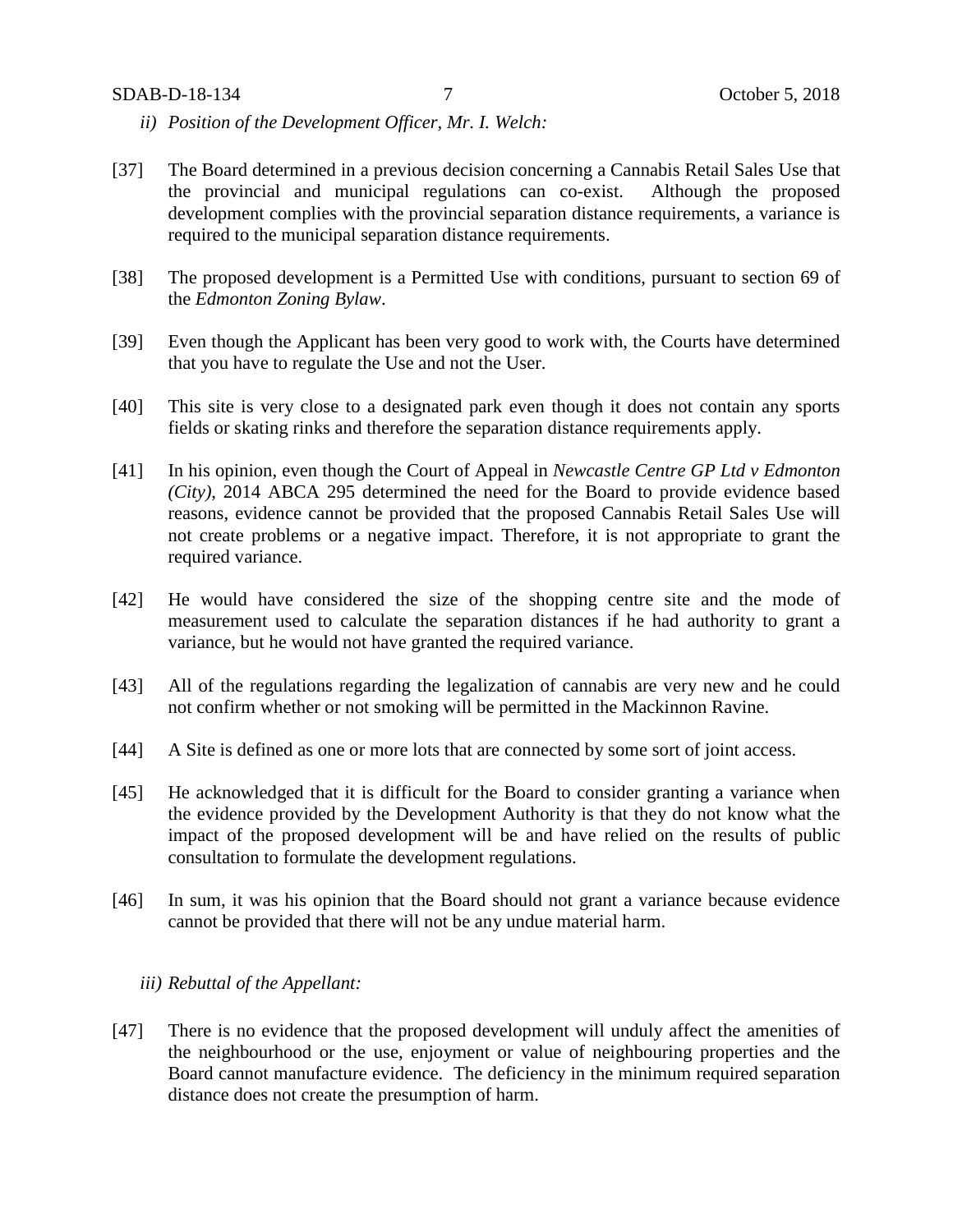[48] The mode of measurement used by the Development Authority to calculate separation distances for a Cannabis Retail Use creates a hardship for large, commercial sites. As in *Thomas*, this is an appropriate case for a variance from the generally applicable rule.

## **Decision**

- [49] The appeal is **ALLOWED** and the decision of the Development Authority is **REVOKED**. The development is **GRANTED** as applied for to the Development Authority, subject to the following **CONDITIONS,** reviewed by the Applicants:
	- 1. No Fascia On-premises Sign shall be installed on the portion of the building facade highlighted in yellow as per the stamped approved plan (Enclosure 1).
	- 2. The Cannabis Retail Sales shall not commence operations until such time as the nonmedical sale and distribution of Cannabis is authorized by federal and provincial law.
	- 3. The Cannabis Retail Sales must commence operations within nine (9) months of the date of issuance of this Development Permit.
	- 4. Exterior lighting shall be developed to provide a safe lit environment in accordance with Sections 51 and 58 and to the satisfaction of the Development Officer.
	- 5. Any outdoor lighting for any development shall be located and arranged so that no direct rays of light are directed at any adjoining properties, or interfere with the effectiveness of any traffic control devices. (Reference Section 51 of the *Edmonton Zoning Bylaw 12800).*

### NOTES:

- 1. An approved Development Permit means that the proposed development has been reviewed only against the provisions of the Edmonton Zoning Bylaw. It does not remove obligations to conform with other legislation, bylaws or land title instruments such as the *Municipal Government Act*, the ERCB Directive 079, the Edmonton Safety Codes Permit Bylaw or any caveats, covenants or easements that might be attached to the Site.
- 2. The Development Permit shall not be valid unless and until the conditions of approval, save those of a continuing nature, have been fulfilled; and no notice of appeal from such approval has been served on the Subdivision and Development Appeal Board within the time period specified in subsection 21.1 (Ref. Section 17.1).
- 3. Signs require separate Development Applications.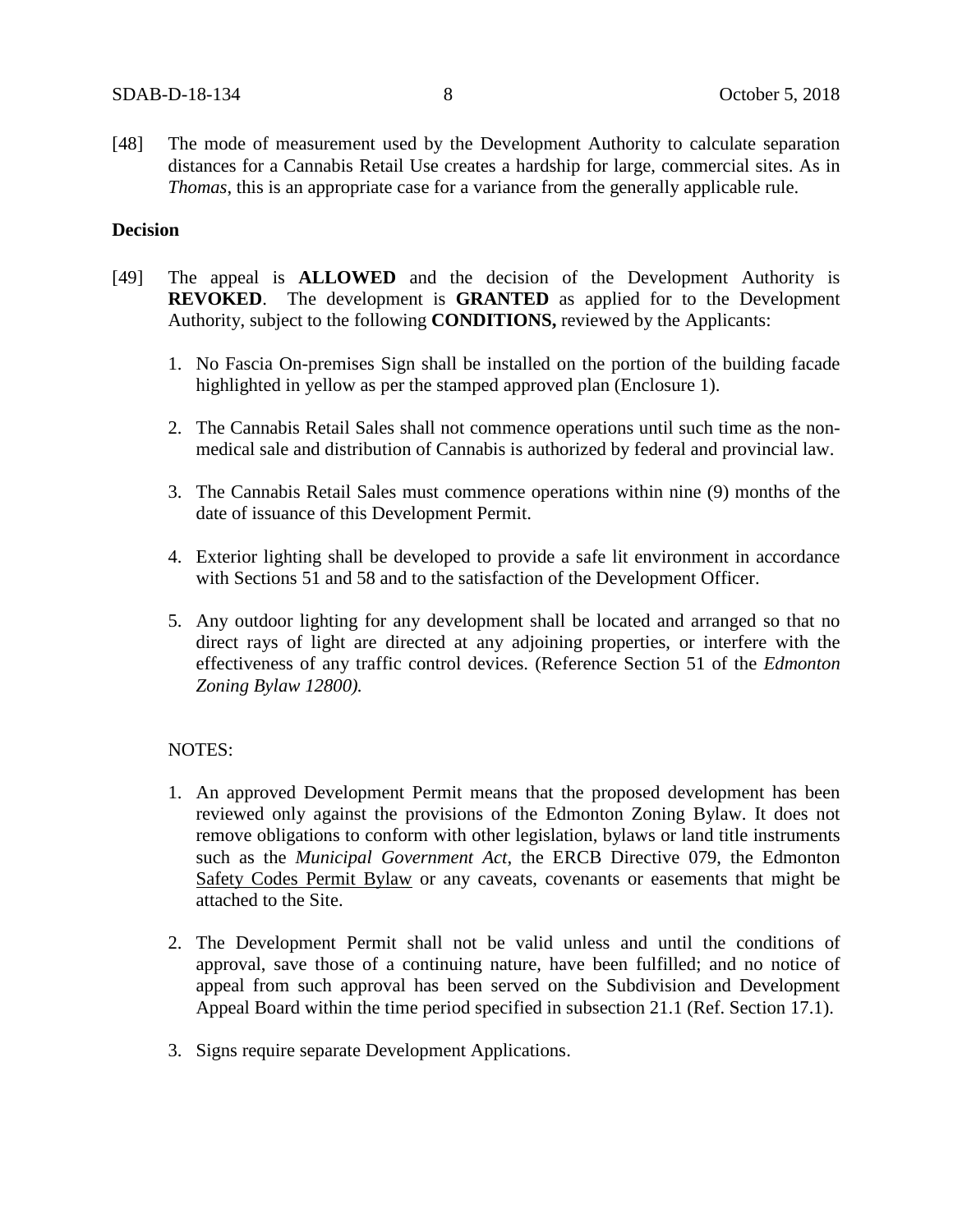- 4. The City of Edmonton does not conduct independent environmental checks of land within the City. If you are concerned about the suitability of this property for any purpose, you should conduct your own tests and reviews. The City of Edmonton, in issuing this Development Permit, makes no representations and offers no warranties as to the suitability of the property for any purpose or as to the presence or absence of any environmental contaminants on the property.
- 5. A Building Permit is required for any construction or change in use of a building. For a building permit, and prior to the Plans Examination review, you require construction drawings and the payment of fees. Please contact the 311 Call Centre for further information.
- 6. This Development Permit is not a Business Licence. A separate application must be made for a Business Licence.
- [50] In granting the development, the following variance to the *Edmonton Zoning Bylaw* is allowed:
	- (a) The minimum required 100 metres separation distance between the Cannabis Retail Site and any Site being used as public lands zoned AP or A pursuant to Section 70(3) is reduced by 62 metres to permit a minimum allowed separation distance of 38 metres.

## **Reasons for Decision**

- [51] In anticipation of the forthcoming legalization of recreational cannabis, Council has added a new Use Class, Cannabis Retail Sales, as a Permitted Use in certain zones within the *Edmonton Zoning Bylaw.*
- [52] The proposed development is to change the Use from a Health Service to Cannabis Retail Sales. The subject site is located in the CB1 Low Intensity Business Zone. Pursuant to Section 330.2(3) of the *Bylaw*, Cannabis Retail Sales is a Permitted Use in this zone.
- [53] The Board is mindful of Section 687(3)(a.4) of the *Municipal Government Act* (the *Act*). The section directs that in making this decision, the Board must comply with applicable requirements of the regulations under the *Gaming, Liquor, and Cannabis Act,* respecting the location of premises described in a cannabis license and distances between those premises and other premises. Based on the submissions of the parties, the Board finds that requirements of those regulations have been satisfied and this Board has meet its obligation under section 687(3)(a.4) of the *Act*.
- [54] Cannabis Retail Sales is subject to Special Land Use Provisions in section 70 of the *Bylaw*. Section 70(3) sets minimum separation distances applicable to Cannabis Retail Sales: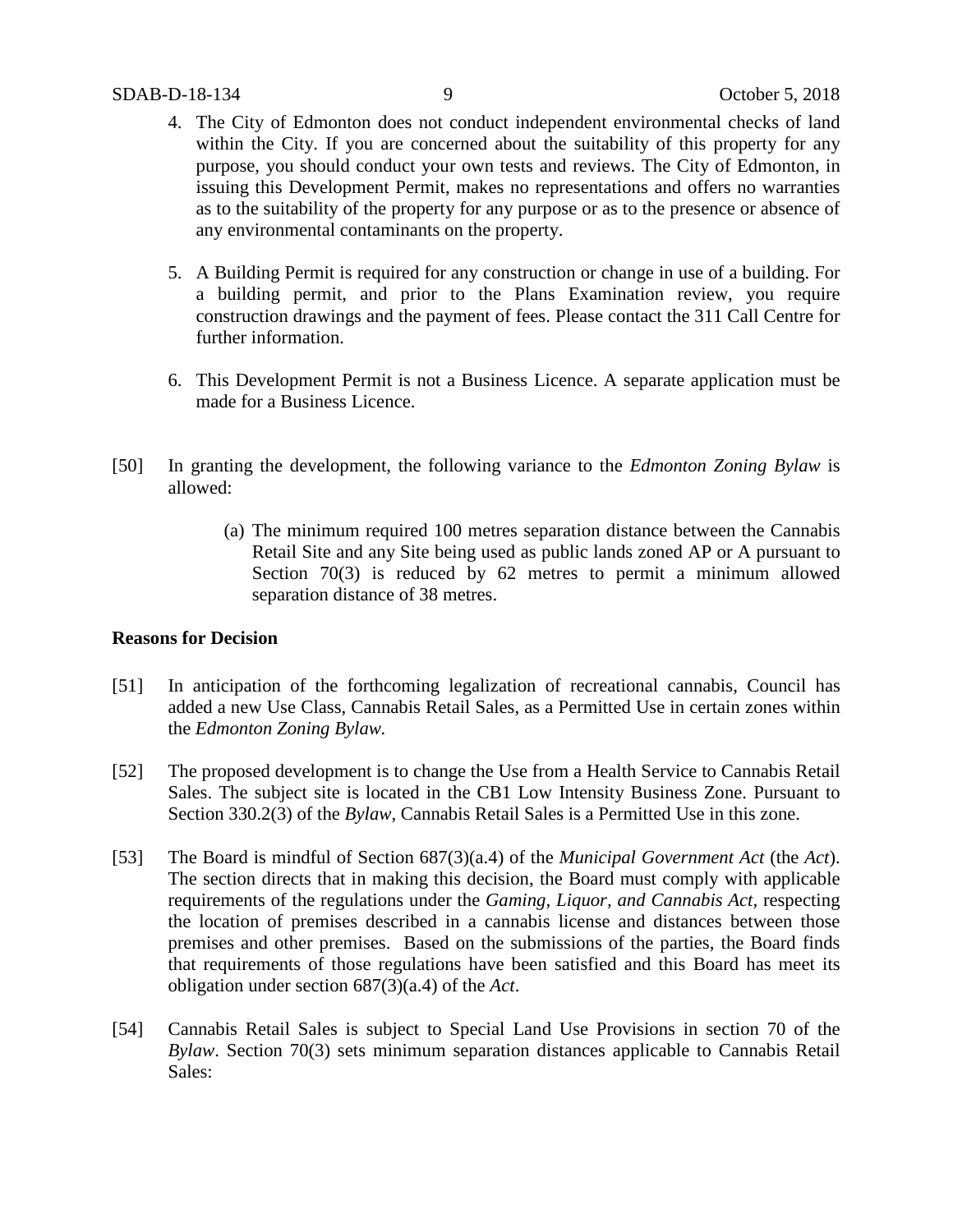70(3) Any Site containing a Cannabis Retail Sales shall not be located less than 100 metres from any Site being used for Community Recreation Services Use, a community recreation facility, a provincial health care facility, as public lands, or any Site that is designated as school reserve or municipal and school reserve at the time of the application for the Development Permit for the Cannabis Retail Sales. For the purposes of this subsection only:

- a. the 100 metres separation distance shall be measured from the closest point of the subject Site boundary to the closest point of another Site boundary, and shall not be measured from Zone boundaries or from the edges of structures;
- b. the term "community recreation facilities" means indoor municipal facilities used primarily by members of the public to participate in recreational activities conducted at the facilities, as per the Municipal Government Act; and
- c. the term "public lands" is limited to Sites zoned AP, and Sites zoned A.
- [55] The parties agreed that, using the method of the measurement specified in Section  $70(3)(a)$ , the subject site is located 38 metres from a site zoned A (MacKinnon Ravine – the ravine). Therefore, the Board finds a variance is required to section  $70(3)(a)$ .
- [56] The Development Officer cannot grant the necessary variance to the required separation distance as section 70(4) provides: "Notwithstanding Section 11 of this Bylaw, a Development Officer shall not grant a variance to subsection 70(2) or 70(3)".
- [57] The Board's authority to grant a variance to the minimum separation distance is different. It is found in section 687(3)(d) of the *Act*. Two Court of Appeal decisions cited to the Board by the Appellant and the Development Officer provide direction regarding this variance authority.
- [58] The first case, *Newcastle Centre GP Ltd v. Edmonton (City),* 2014 ABCA 295, involved the Board's authority to grant a variance to the required separation distances between two liquor stores in a zone where that type of development was a Permitted Use. In that decision, the Court of Appeal ruled that it is an error for the Board to take the position that the Bylaw creates a presumption of harm to the public and that it cannot intervene and grant variances unless that presumption is rebutted by the applicant (at paras 6-7). The Court expands on the Board's obligation to provide reasons and states (at paras 11- 12):
	- [11] Were the Board's Reasons adequate? Was the result of applying the proper tests in s 687(3)(d) so obvious as to require no explanation in the Reasons? No. It is not self-evident that or how two liquor stores within 500 meters would interfere with neighbourhood amenities, nor that or how they interfere with or affect use, enjoyment, or value of neighbouring pieces of land. This is not a boiler factory in a residential neighbourhood.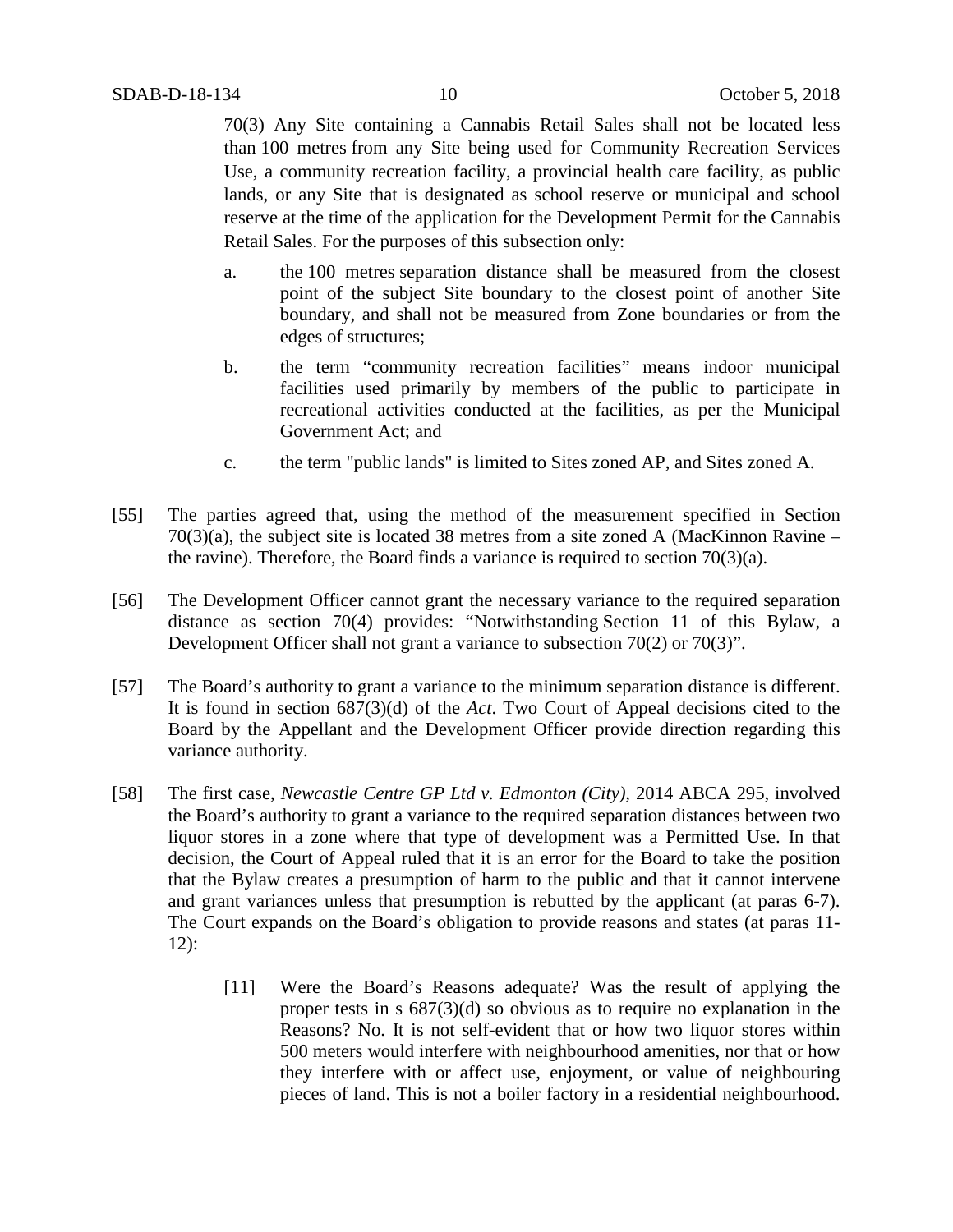The problem only arises because there would be two liquor stores in the area. One alone is a permitted use.

- [12] Therefore, if there is any interference with neighbourhood amenities, or with use, enjoyment, or value of other land parcels, the Board had a duty to explain that in its Reasons, and it did not. A mere conclusory statement does not suffice, and that is all that paragraph 10 is.
- [59] In the second case, *Thomas v Edmonton*, 2016 ABCA 57, the Court of Appeal was considering the Board's authority to waive the requirement for public consultation under the Mature Neighbourhood Overlay. In this decision, the Court of Appeal also addressed the power of the Board to vary development regulations more generally. The Court states (at para 29):

What then is the rationale for this exception? Statutory plans and land use bylaws set out general development standards that are common to all lands in a specific area. These standards are typically defined with precision so that everyone understands what a particular site can be used for, and what can be constructed thereon. But as with all line-drawing, it is recognized that there will be cases in which a strict application of the set standards could lead to an unreasonable result. To relieve against hardship, the Legislature has conferred on subdivision and development appeal boards the authority to relax – that is vary, dispense with or waive – development standards in the applicable land use bylaw providing certain conditions as set out in s 687(3)(d) are met.

- [60] Here, the Development Officer argued that the Board should proceed with caution and deny the requested variance because a denial would be consistent with the results of public consultation which Council received and carried forward in the form of section 70. However, the Development Officer also stated that Cannabis Retail Sales is a Permitted Use, the general impact of Cannabis Retail Sales is currently unknown, and the impact of deficiencies in the required minimum separation distance for this development is also unknown. He cautioned the Board that in the face of this uncertainty, variances should not be granted. These sentiments were echoed in the legal brief submitted by the City of Edmonton Law Branch who did not attend the hearing.
- [61] By contrast, the Appellants argued that this was an appropriate case for a variance for several reasons specific to this appeal. They provided aerial maps and photographs of the subject site (a large shopping centre), the site zoned A (the Ravine) and the immediate surroundings to support their position. This evidence provides context for the appeal, including the impact of different modes to measure separation, the condition of the nearby portions of Mackinnon Ravine, the points of access to the ravine, the orientation of the proposed development, sightlines between the ravine and the proposed development and other potential locations for a similar development.
- [62] The Appellants also argued that they are first class, responsible retailers and will bring this good reputation to the cannabis space. The Board did not take this factor into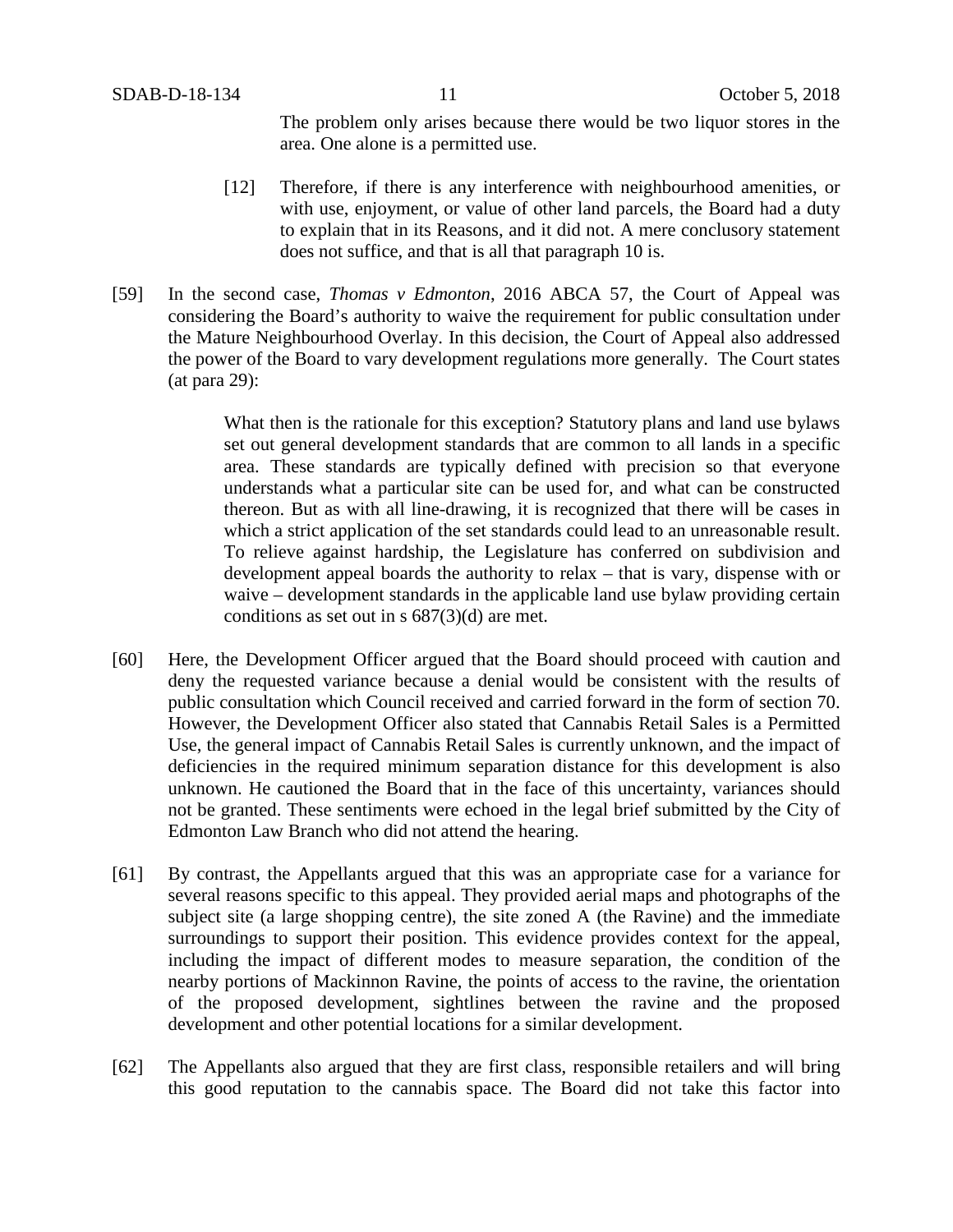consideration as the development permit will be attached to the land and not restricted to the Appellants or any other individual operator**.**

- [63] The Board considered the merits of this appeal. Based on the submissions and evidence provided by the parties, and mindful of its obligation to explain how a variance would interfere with the amenities of the neighborhood or with the use, enjoyment and value of neighbouring properties, the Board grants a variance to section 70(3) for the reasons which follow.
- [64] Cannabis Retail Sales is a Permitted Use and the Development Officer provided no evidence of a negative impact. He acknowledged that the impacts of this Permitted Use are unknown at this point.
- [65] The proposed setback is 38 metres based on the separation distance measured per section 70(3)(a) from the closest point of the subject site boundary to the closest point of the site zoned A. However, based on the evidence provided by the Appellant, there are factors in this case which mitigate the potential for impact attributable to the requested variance to the separation distance measured in this manner:
	- a. The subject site is a large, commercial shopping centre. The northeast corner of the subject site is the point closest to the site zoned A, the ravine. The proposed Cannabis Retail Sales is to be located in the southeast corner of the commercial shopping centre site in a bay of a large commercial building.
	- b. The commercial shopping centre is separated from the site zoned A by a six lane major arterial roadway (149 Street).
	- c. The physical distance between the closest point of the ravine and the premises is approximately 188 metres.
	- d. The front entrance of the proposed development faces west toward the interior parking lot for the entire site and away from the ravine. There are no customer exits or customer parking located on the east side of the building facing the ravine. With this configuration, the building itself separates the proposed Cannabis Retail Sales Use from the ravine.
	- e. Pedestrians must travel 300 metres to reach the nearest point at the western edge of ravine. The portion of the ravine furthest to the west toward the proposed development has no amenities. In this area the ravine is wooded with a steep grade. It has no playing fields, nor open picnic areas for public use. It is not an active park. There are no amenities in this portion of the ravine which would be likely to attract children or youth.
	- f. Pedestrians must travel 450 metres to reach the nearest paved entrance to the ravine.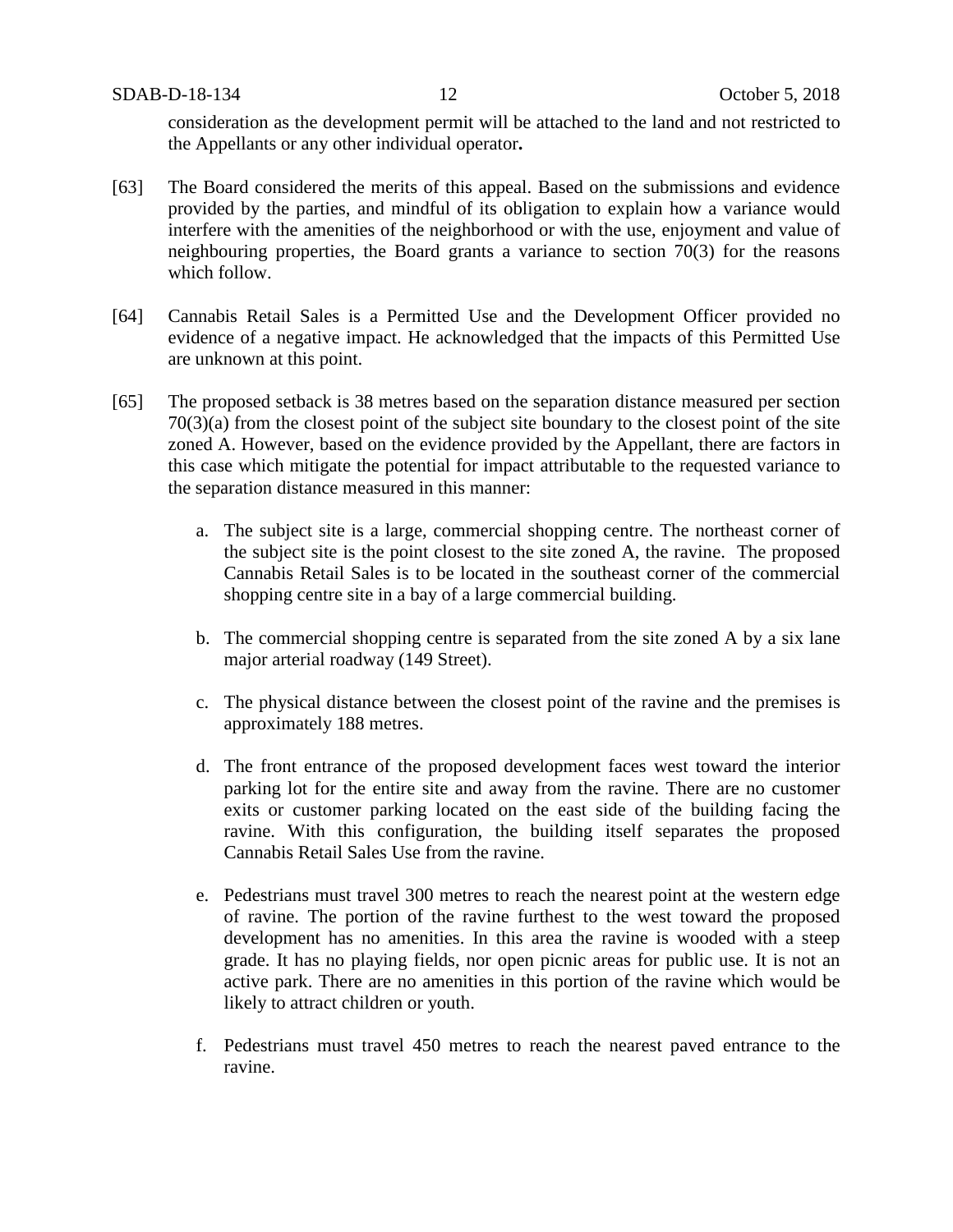- g. The ravine is not within sight of the customer exit for the proposed development. The proposed development cannot be viewed from either the paved entrance to the ravine, nor from the western edge of the ravine.
- h. The building which contains a bay for the proposed development can be seen, from the perimeter of the ravine; however, the Appellants have agreed to the imposition of a condition prohibiting the installation of any On-premises Fascia Signs which face toward the ravine (as indicated on the approved plans).
- i. There are other potential locations which would meet all the separation distances in section 70 that are north of Stony Plain Road which would be physically closer to the ravine and in more direct view of the ravine and therefore may have equal or arguably greater potential impact for the ravine than the proposed development.
- j. No letters of objection were received from any of the owners of property within the 60 metre notification zone, including none from the Church or residents of homes located between the ravine and the proposed development who would be most affected by the proximity of the proposed development and the site zoned A. No one appeared at the hearing to object to the proposed development.
- k. The Board considered the letters of objection received from the West Jasper/Sherwood Community League and the Grovenor Community League. While the photographs submitted show families and young children using the ravine, the Board finds that these photographs had to have been taken approximately 30 blocks or 2 kilometres from the subject site based on the location of Groat Road Bridge and the University of Alberta in the background. MacKinnon Ravine is a large ravine which extends for many kilometres along the river valley going east from 149 Street. The Board further notes that both Community Leagues acknowledge that this is a new Use and the effect on neighbourhoods is not yet known.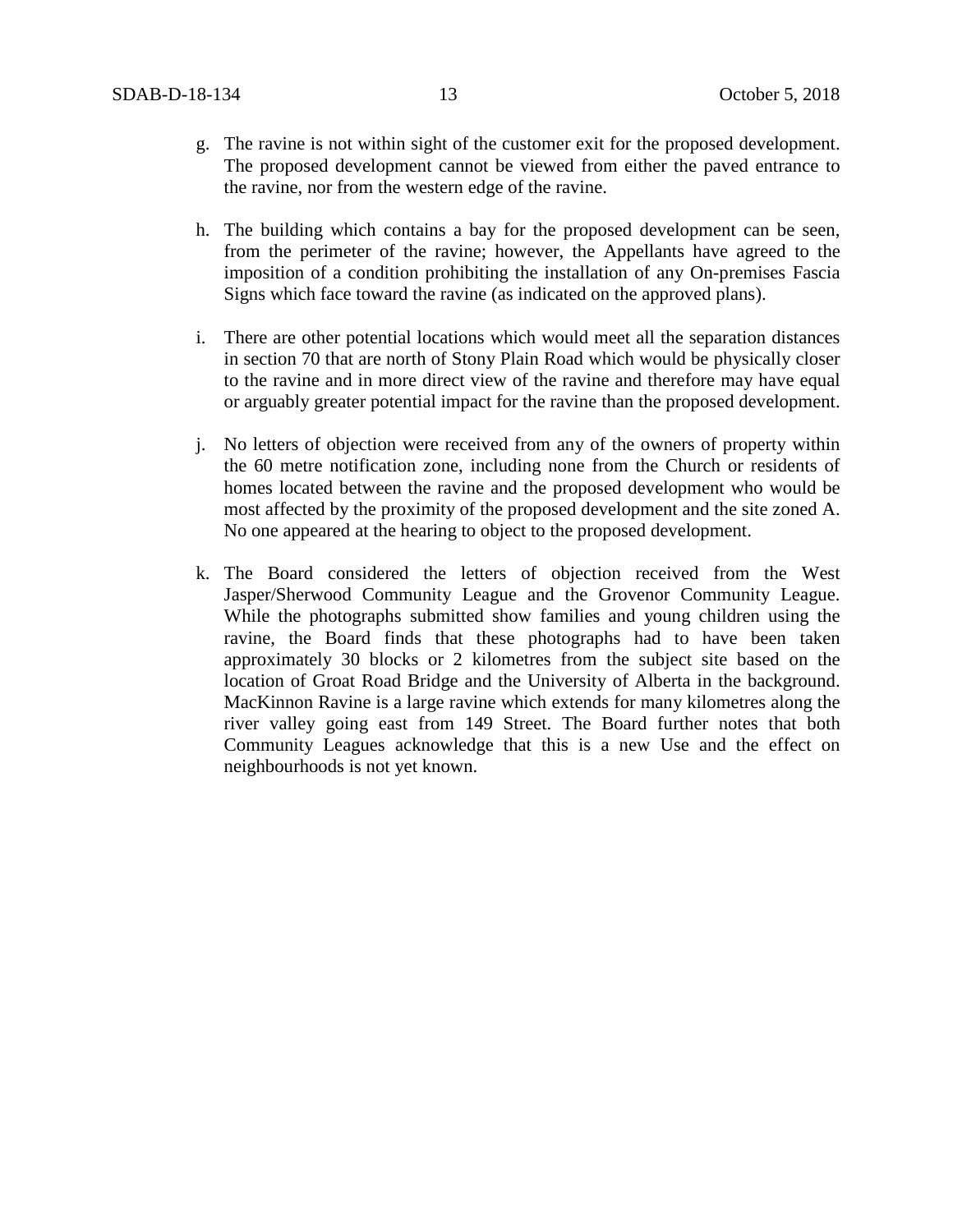[66] For these reasons, the Board finds that the proposed development will not unduly interfere with the amenities of the neighbourhood nor materially interfere with or affect the use, enjoyment or value of neighbouring parcels of land.

> Ms. K. Cherniawsky, Presiding Officer Subdivision and Development Appeal Board

Enclosure

Board members in attendance: Mr. R. Handa, Ms. G. Harris, Ms. S. LaPerle, Mr. L. Pratt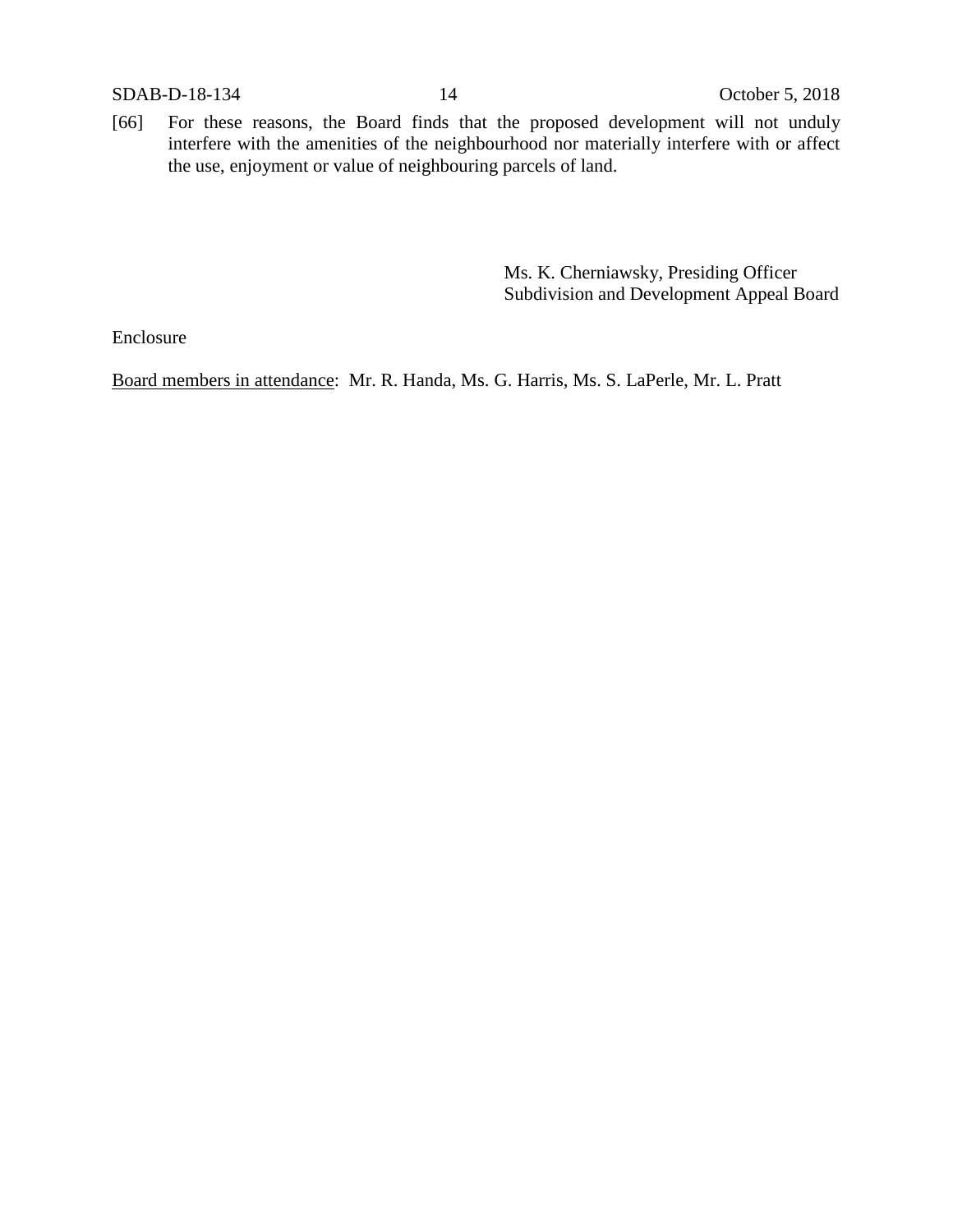## **Important Information for the Applicant/Appellant**

- 1. This is not a Building Permit. A Building Permit must be obtained separately from the Sustainable Development Department, located on the 2nd Floor, Edmonton Tower, 10111 – 104 Avenue NW, Edmonton, AB T5J 0J4.
- 2. Obtaining a Development Permit does not relieve you from complying with:
	- a) the requirements of the *Edmonton Zoning Bylaw*, insofar as those requirements have not been relaxed or varied by a decision of the Subdivision and Development Appeal Board,
	- b) the requirements of the *Alberta Safety Codes Act*,
	- c) the *Alberta Regulation 204/207 – Safety Codes Act – Permit Regulation*,
	- d) the requirements of any other appropriate federal, provincial or municipal legislation,
	- e) the conditions of any caveat, covenant, easement or other instrument affecting a building or land.
- 3. When an application for a Development Permit has been approved by the Subdivision and Development Appeal Board, it shall not be valid unless and until any conditions of approval, save those of a continuing nature, have been fulfilled.
- 4. A Development Permit will expire in accordance to the provisions of Section 22 of the *Edmonton Zoning Bylaw, Bylaw 12800*, as amended.
- 5. This decision may be appealed to the Alberta Court of Appeal on a question of law or jurisdiction under Section 688 of the *Municipal Government Act*, RSA 2000, c M-26. If the Subdivision and Development Appeal Board is served with notice of an application for leave to appeal its decision, such notice shall operate to suspend the Development Permit.
- 6. When a decision on a Development Permit application has been rendered by the Subdivision and Development Appeal Board, the enforcement of that decision is carried out by the Sustainable Development Department, located on the 2nd Floor, Edmonton Tower, 10111 – 104 Avenue NW, Edmonton, AB T5J 0J4.

*NOTE: The City of Edmonton does not conduct independent environmental checks of land within the City. If you are concerned about the stability of this property for any purpose, you should conduct your own tests and reviews. The City of Edmonton, when issuing a development permit, makes no representations and offers no warranties as to the suitability of the property for any purpose or as to the presence or absence of any environmental contaminants on the property.*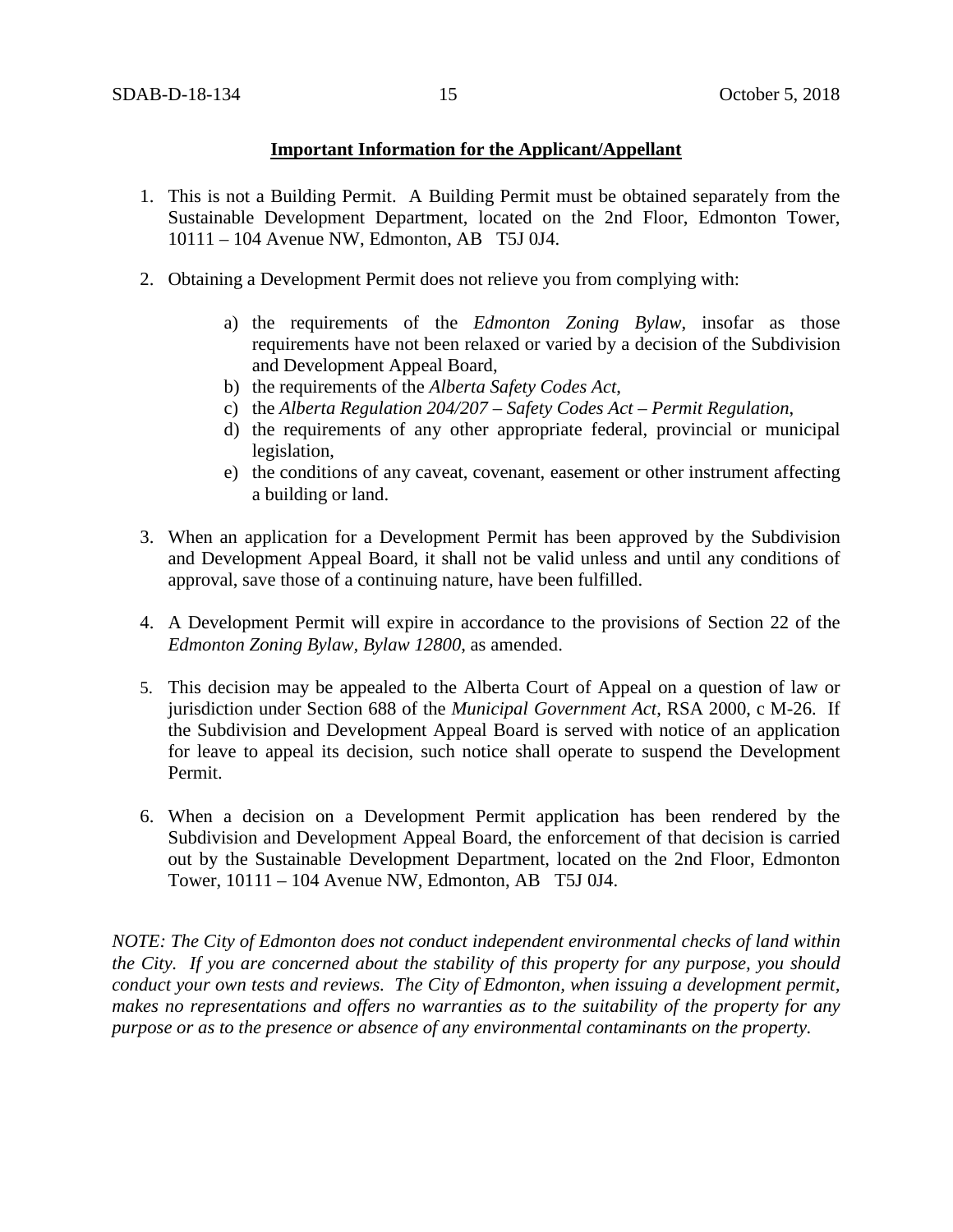

Date: October 5, 2018 Project Number: 286513877-001 File Number: SDAB-D-18-152

# **Notice of Decision**

[1] On September 20, 2018, the Subdivision and Development Appeal Board (the "Board") heard an appeal that was filed on August 22, 2018. The appeal concerned the decision of the Development Authority, issued on August 14, 2018, to refuse the following development:

> To change the Use from Public Libraries and Cultural Exhibits to a Cannabis Retail Sales.

- [2] The subject property is on Plan RN22 Blk 32 Lot 17, located at 10332 124 Street NW, within the CB1 Low Intensity Business Zone. The Main Streets Overlay applies to the subject property.
- [3] The following documents were received prior to the hearing and form part of the record:
	- Copy of the Development Permit application with attachments, proposed plans, and the refused Development Permit;
	- The Development Officer's written submissions;
	- The Appellant's written submissions; and
	- Online response.

## **Preliminary Matters**

- [4] At the outset of the appeal hearing, the Presiding Officer confirmed with the parties in attendance that there was no opposition to the composition of the panel.
- [5] The Presiding Officer outlined how the hearing would be conducted, including the order of appearance of parties, and no opposition was noted.
- [6] The appeal was filed on time, in accordance with Section 686 of the *Municipal Government Act*, RSA 2000, c M-26 (the "*Municipal Government Act*").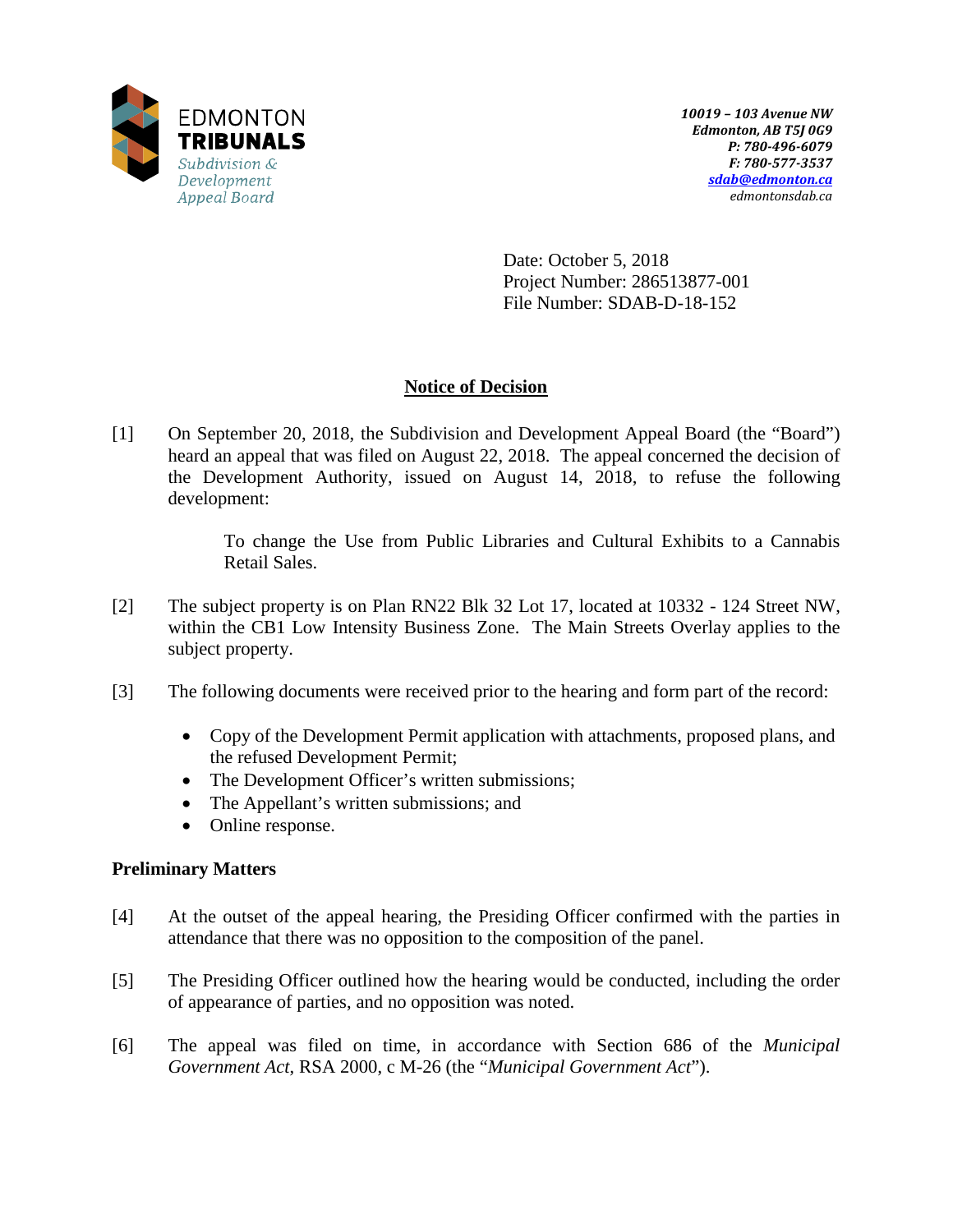### **Summary of Hearing**

- *i) Position of the Appellant, Mr. P. Haughian, Legal Counsel for Herbal Headquarters Inc., Mr. D. Robinson and Ms. M. Lavoie, business owners and Mr. A. Udell, landlord:*
- [7] The proposed development requires two variances, one to the minimum required setback from A and AP-zoned public lands and another because the proposed Cannabis Retail Sales does not have direct customer access to the store from a store front that is visible from the street other than a Lane.
- [8] The proposed development complies with all of the requirements of the *Gaming, Liquor, and Cannabis Regulations*, AR 143/96.
- [9] The proposed development is located in the CB1 Low Intensity Business Zone and Cannabis Retail Sales is a Permitted Use. The site is located on 124 Street amongst art galleries, cafes and shops in a high density urban neighbourhood.
- [10] Almost 65 percent of the respondents to the poll cited by the City in its materials identified "main streets with a mix of commercial uses and access to transit" as the best fit for Cannabis Retail Sales, and specifically identified 124 Street as an example of a best fit.
- [11] Outside of the two reasons for refusal identified by the Development Authority, this is a Permitted Use in a preferred area of the city for cannabis retail sales.
- [12] Section 70(3) of the *Edmonton Zoning Bylaw* states that any Site containing a Cannabis Retail Sales shall not be located less than 100 metres from any Site being used for Community Recreation Services Use, a community recreation facility, a provincial health care facility, as public lands, or any Site that is designated as school reserve or municipal and school reserve at the time of the application for the Development Permit for the Cannabis Retail Sales. "Public lands" is limited to Sites zoned AP, and sites zoned A.
- [13] It was acknowledged that the Board is not bound by previous decisions, but it was Mr. Haughian's opinion that it is helpful to review the decisions and analysis of previous Boards. SDAB-D-16-088 issued in April 2016 dealt with a liquor store, a use that is somewhat similar to Cannabis Retail Sales and is somewhat relevant to this appeal. In that decision, the Board looked at whether or not a variance should be granted to the minimum required 500 metre separation distance.
- [14] In paragraph 19 of that decision, the Board states it is required to evaluate each development on its own merits to determine whether it will unduly interfere with the amenities of the neighbourhood, or materially interfere with or affect the use, enjoyment or value of neighbouring parcels of land. The Board continues, to note that, it cannot assume negative impacts will arise every time two liquor stores are located within 500 metres of one another.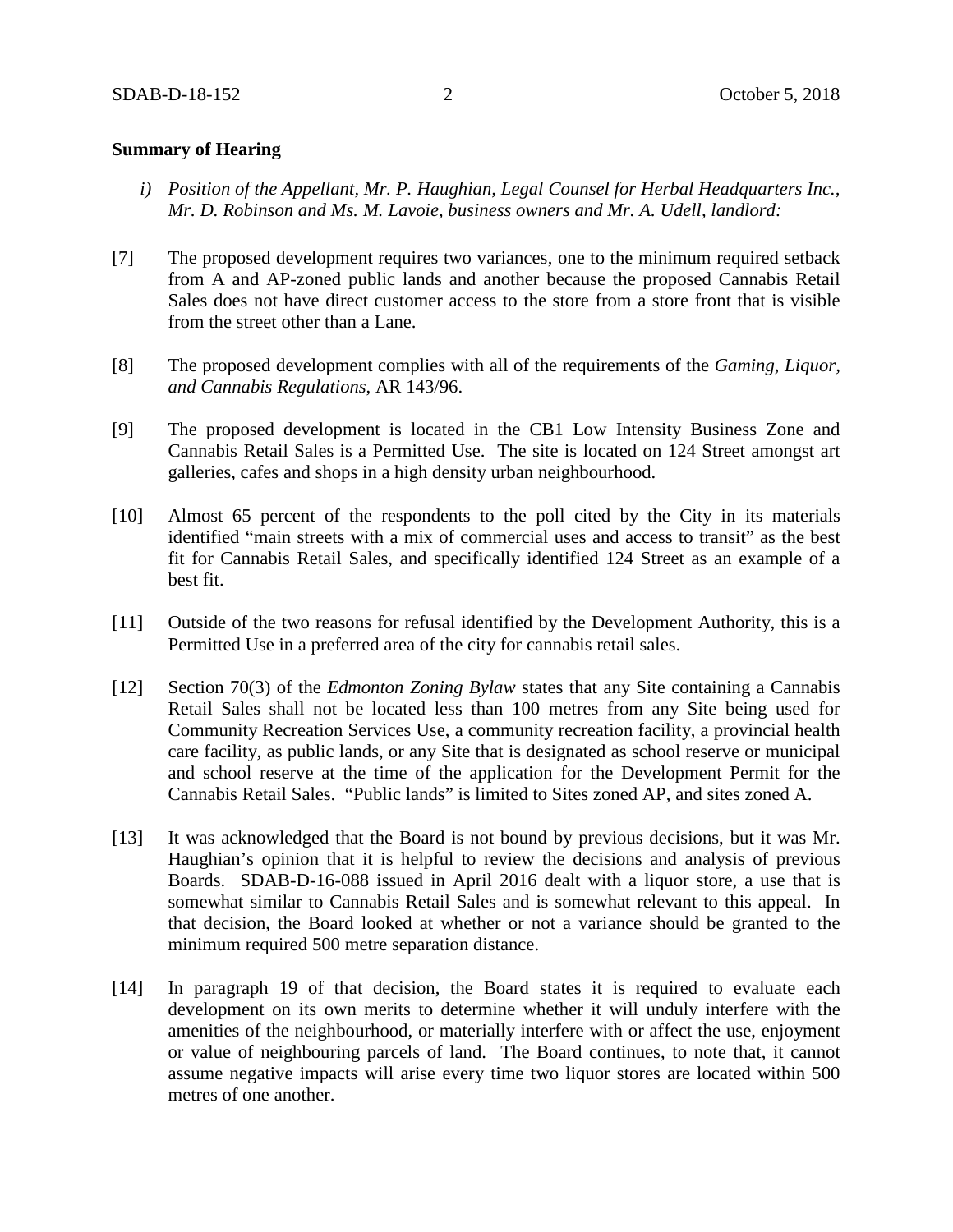- [15] The Appellants argued that the Board should take the same approach in this appeal and examine the intent of the 100 metre separation distance requirement. The assumption cannot be made that just because the minimum separation distance is not met that negative impacts will result.
- [16] The Court of Appeal in *Thomas v Edmonton*, 2016 ABCA 57 ("*Thomas*") found that Statutory Plans and land use bylaws set out general development standards that are common to all lands in a specific area. These standards are typically defined with precision so that everyone understands what a particular site can be used for, and what can be constructed thereon. But as with all line-drawing, it is recognized that there will be cases in which a strict application of the set standards could lead to an unreasonable result.
- [17] This is the exact type of appeal that this Board was designed to address because of the unreasonable result of applying the strict set of development regulations.
- [18] City Council intentionally established a 100 metre separation space between cannabis stores and public lands zoned A and AP to manage the incompatibility of cannabis stores and key places where minors gather based on public feedback.
- [19] The concerns of the Development Authority regarding the unknown land use impacts of legalized cannabis sales were noted. However, the assumption cannot be made that every time a Cannabis Retail Sales is located within 100 metres of a site zoned A or AP, it will result in a negative impact. The sites identified as A and AP in this appeal are not places where children play or youth typically gather.
- [20] The AP zoned site is located northwest of the subject site and the separation distance was determined to be 31 metres. Numerous photographs and videos of the site were referenced. The Appellants spent a considerable amount of time in the area over several weeks on different days of the week and at different times of the day to document the use of the AP site. Based on the photographic evidence gathered, this is a shared pathway, not a park. It is signed as a shared pathway through heavy trees and foliage with one or two benches located on the side of the pathway. Several coffee can ashtrays can be seen in the photographs. They appear to be used by employees who work at the businesses in this area. During the four weeks that the area was visited, no children were ever observed and there are no children's amenities observed in this area.
- [21] It was his opinion that this is not the type of public land that City Council or the public intended to separate from a Cannabis Retail Store but the site is zoned AP and therefore has been caught by the development regulations contained in section 70(3) of the *Edmonton Zoning Bylaw*.
- [22] The A zoned site is located 77 metres west of the subject site. Numerous photographs and videos taken by the Appellant over several weeks on different days of the week and at different times of the day were referenced. They illustrate that this site is a forested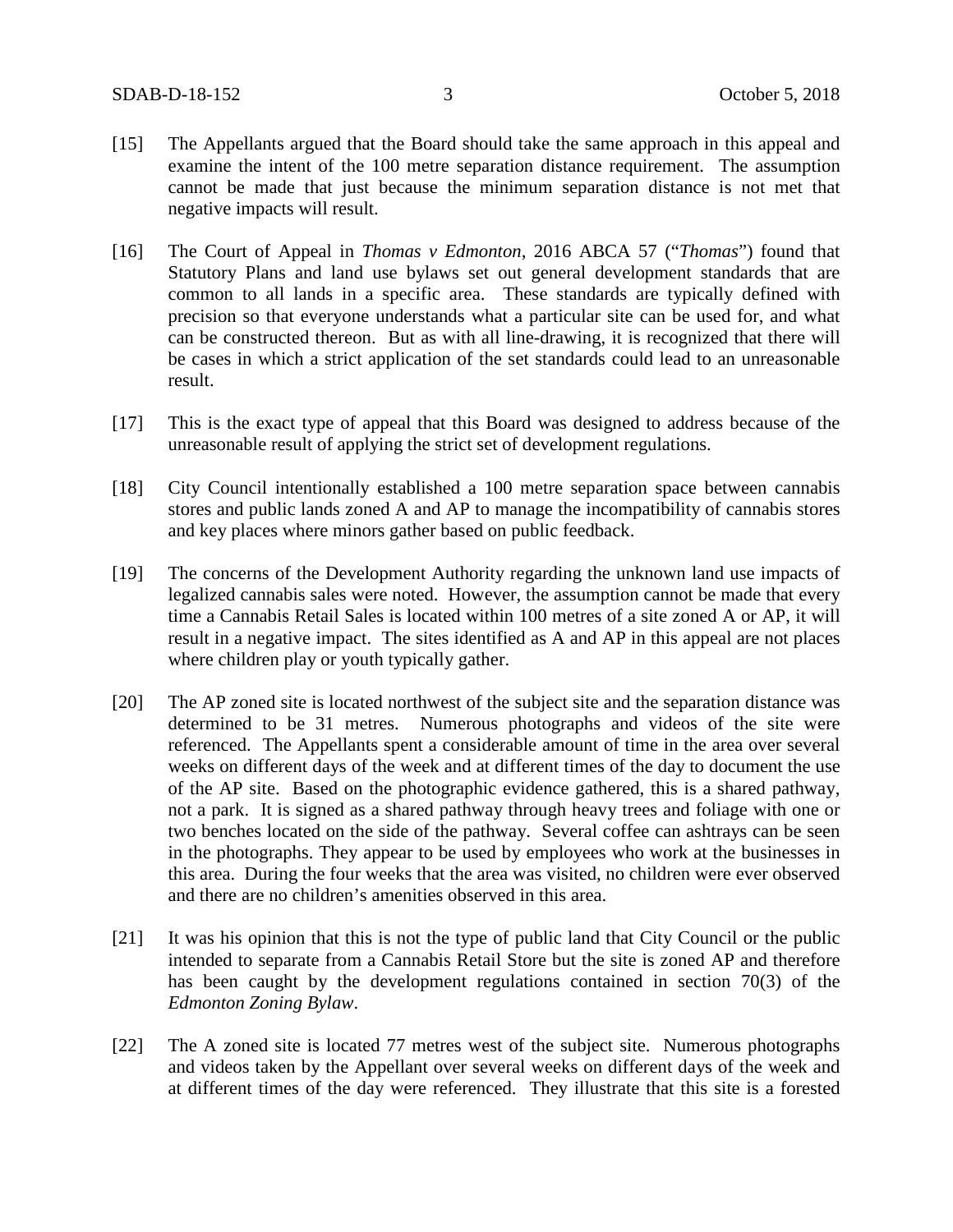pathway, not a park. There are no children's amenities present. It is a path through a heavily wooded area where employees of the businesses in the area also go to smoke. The site did not appear passable or usable at the time of the application. Again, this is not a site that City Council and the public considered when Section 70(3) of the *Edmonton Zoning Bylaw* was established.

- [23] On September 18, 2018, City Council passed Bylaw 18397, an amendment to the *Public Places Bylaw* to address, in part, where cannabis can be smoked. It prohibits parking in parkland. Section  $11(g)$  defines parkland as any public place, whether developed or not, that is intended to be used by members of the public for recreation or general enjoyment and contains: (i) a playground; (ii) a sports field; (iii) a skate park or bicycle park; (iv) an outdoor theatre; (v) an outdoor pool or water spray park, (vi) a seasonal skating rink; or (vii) an off leash area. These attributes were selected because they create places where children and youth typically gather.
- [24] The two sites at issue do not fit the definition of parkland. The result is that these two sites are places where people can smoke cannabis. The Bylaw also restricts smoking cannabis within 10 metres of a bus stop or the doorway, window or air intake of a building or patio. These two sites are set back from the businesses along 124 Street and the smoking of cannabis would be permitted. The result of Bylaw 18397 is that the two sites zoned A and AP at issue in this appeal will become areas where smoking cannabis is permitted because neither contains playgrounds, sports fields, skate/bicycle parks, outdoor theatres, pools or spray parks, skating rinks, or off-leash areas.
- [25] Even though section 70(3) requires a 100 metre separation distance from these sites, the *Public Places Bylaw 18397*, defines both sites as places where children and youth will not typically gather and permits the smoking of cannabis on both sites.
- [26] This is further evidence that the City expressly does not consider these two areas places where children and youth typically gather. Therefore, the imposition of the separation requirement leads to an illogical and unreasonable result for the Applicant, and precisely the type of hardship that the Board should consider pursuant to *Thomas*.
- [27] The distance between the subject site and the sites zoned A and AP are more than 100 metres away if measured as a pedestrian would walk from the front door, north along 124 Street.
- [28] Section 70(5) of the Bylaw requires Cannabis Retail Sales to include design elements that readily allow for natural surveillance to promote a safe urban environment, where applicable and to the satisfaction of the Development Officer. The regulation includes a requirement that customer access to the store is to be limited to a store front that is visible from the street other than a Lane, or a shopping centre parking lot, or a mall access that allows visibility from the interior of the mall into the store.
- [29] Their photographs illustrate that the current entrance design contains a glass vestibule that is directly accessible and fully visible from the street with ample lighting. There are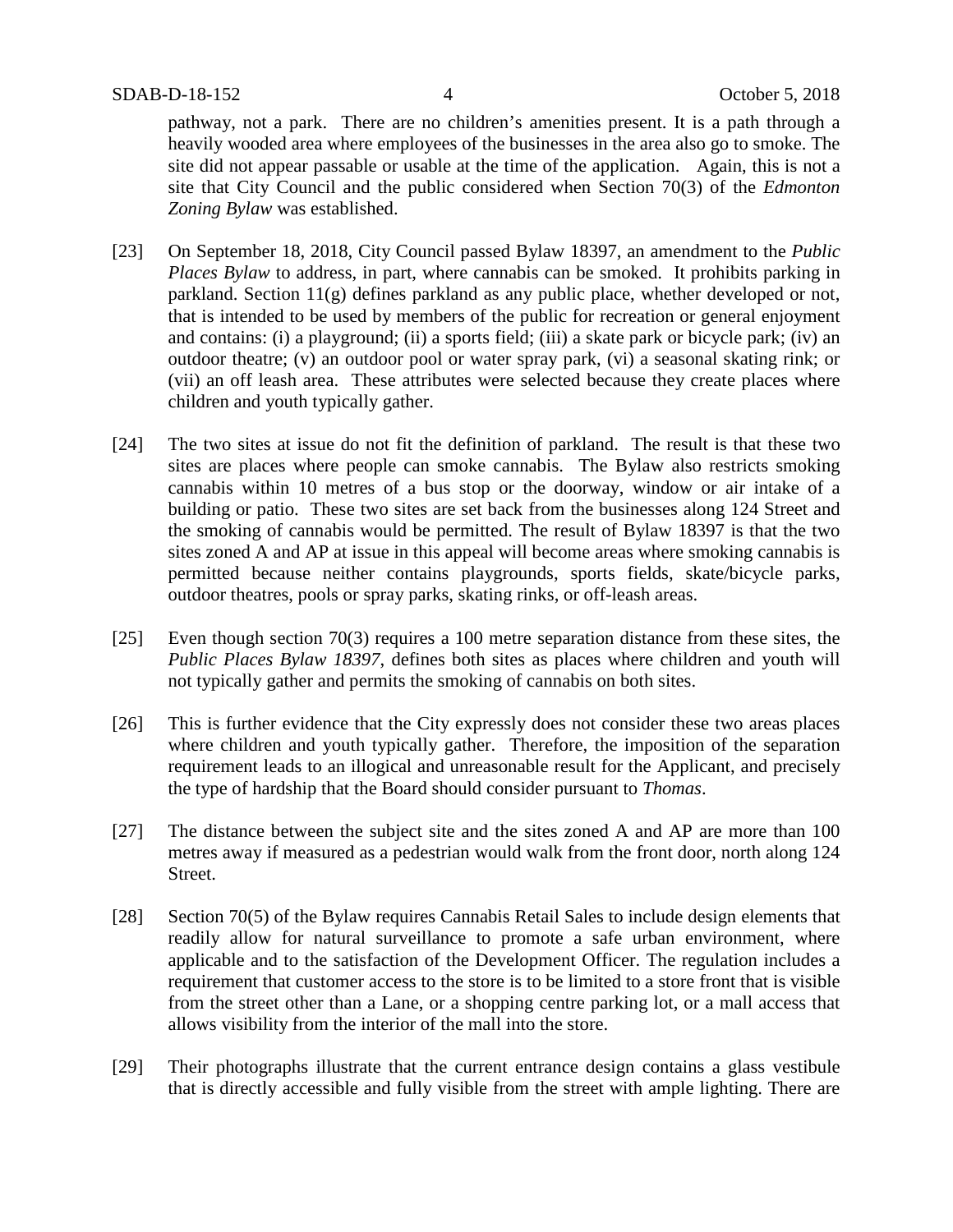security cameras mounted just outside the vestibule and within the vestibule. The proposed Cannabis Retail Sales is located on the right side and the entrance to an Art Gallery is on the left side. The proposed design has been approved by the Alberta Gaming and Liquor Commission.

- [30] Several other "indirect" customer accesses are referenced in the Development Authority's submission as allowable. These include: access using a reserved staircase from a main floor common area or the street and a development located on the main floor of a building that shares a common vestibule with multiple storefronts. It was his opinion that the proposed access is very similar and that there is no rationale to distinguish the proposed access in light of the requirement to promote natural surveillance and a safe urban environment.
- [31] The intent of the Bylaw is to avoid entrances to Cannabis Retail Sales that have the potential to allow crime such as back alley or shadowed entrances. This is a very public, front facing, well lit, surveilled entrance that absolutely complies with the requirements of section 70(5).
- [32] The facts of this appeal are quite clear. They present an appropriate opportunity for the Board to exercise their discretionary power to relieve the Appellant of a hardship which is an unreasonable result in this situation.
- [33] Mr. Haughian and Ms. Lavoie provided the following information in response to questions from the Board:
	- a) A map was referenced to address the objection of one property owner. It was noted that the A and AP sites in question are located quite a distance north of that neighbour's property. Based on the description in the letter, neither the A zoned site, nor the AP site can be the site complained of in the objection. The A and AP sites are far from this neighbour and cannot be seen from his property.
	- b) The only way to access the A and AP sites is from 104 Avenue and 124 Street. They cannot be accessed through the properties located west of 124 Street.
	- c) The Bylaw amendment that restricts smoking tobacco or cannabis within 10 metres of a bus stop or the doorway, window or air intake of a building or patio has a significant impact on areas like Whyte Avenue and 124 Street because the businesses are located so close together. However, these sites would be available for smoking.
	- d) The recommended conditions of the Development Authority are acceptable to the Appellant.
	- e) The amendments to the *Public Places Bylaw* were made to prevent smoking in or close to areas where children and youth gather. Based on the photographs that were taken, these two sites are not sites were children and youth typically gather.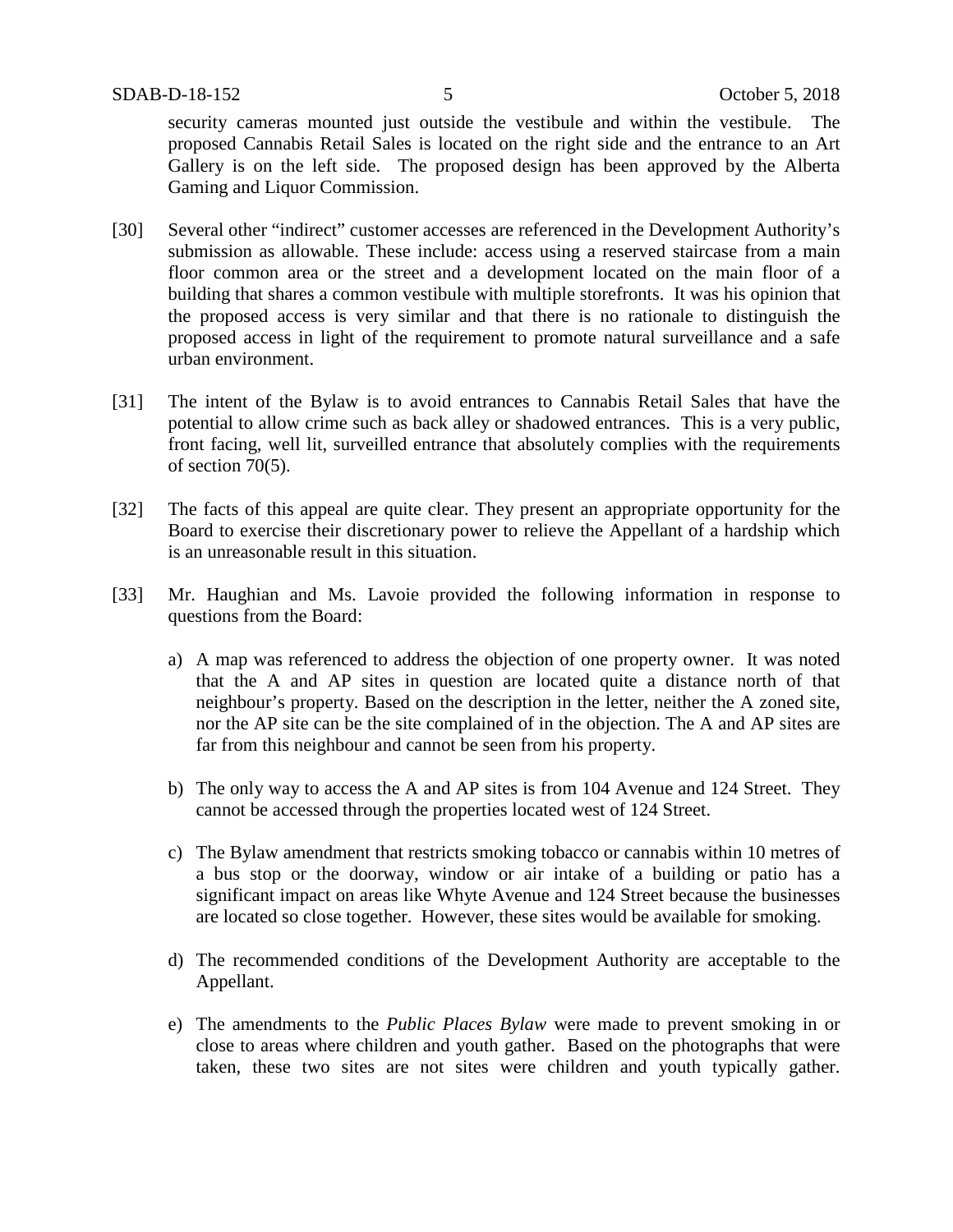However, it will be difficult to control the use of these sites by people who want to smoke cannabis.

- f) He acknowledged that the *Edmonton Zoning Bylaw* and the *Public Places Bylaw* are different. In particular, the definition of a Public Park in Section 7.8(3) of the *Edmonton Zoning Bylaw* includes pedestrian trails and paths and does not contain any restriction limiting it to places where children and youth are likely to gather. However, he believes that this was the true objective for the separation distances from A and AP zones. This limited objective supported by the City's public consultation and by its Bylaw Markup.
- g) The proposed location will not create the negative impact that the City is attempting to prevent and the results of applying the Bylaw requirements are unreasonable in this case.
- h) It was acknowledged that a majority of the public consulted also wanted cannabis stores to be more than 200 metres from schools, community centres, parks and playgrounds because they were concerned about the impacts of the proposed new use. The list was not limited with reference to places where children and youth are likely to gather.
- i) It was his opinion that the use of cannabis and alcohol are quite different because alcohol cannot be legally consumed in public.
- j) The Appellant has been put in an unreasonable position because the City has chosen not to allow any variances until the impacts of Cannabis Retail Sales are known.
- k) The proposed development is a Permitted Use in this zone and would be approved if it was not located within 100 metres of the sites zoned A and AP.
- l) He reiterated that the walking distances from the front door of the proposed Cannabis Retail Sales is approximately 172 metres to the site zoned A and 129.6 metres to the site zoned AP.
- m) Ms. Lavoie advised that she and others visited both sites two or three times a day during the last two weeks of August to take photographs and has regularly observed the area. She never once saw any children in either area. She witnessed adults using the path but never saw any children.
- n) She spoke to several business owners in the area who did not consider either of these sites to be a park. Their landlord also spoke to several people in the area who were not opposed to the proposed development.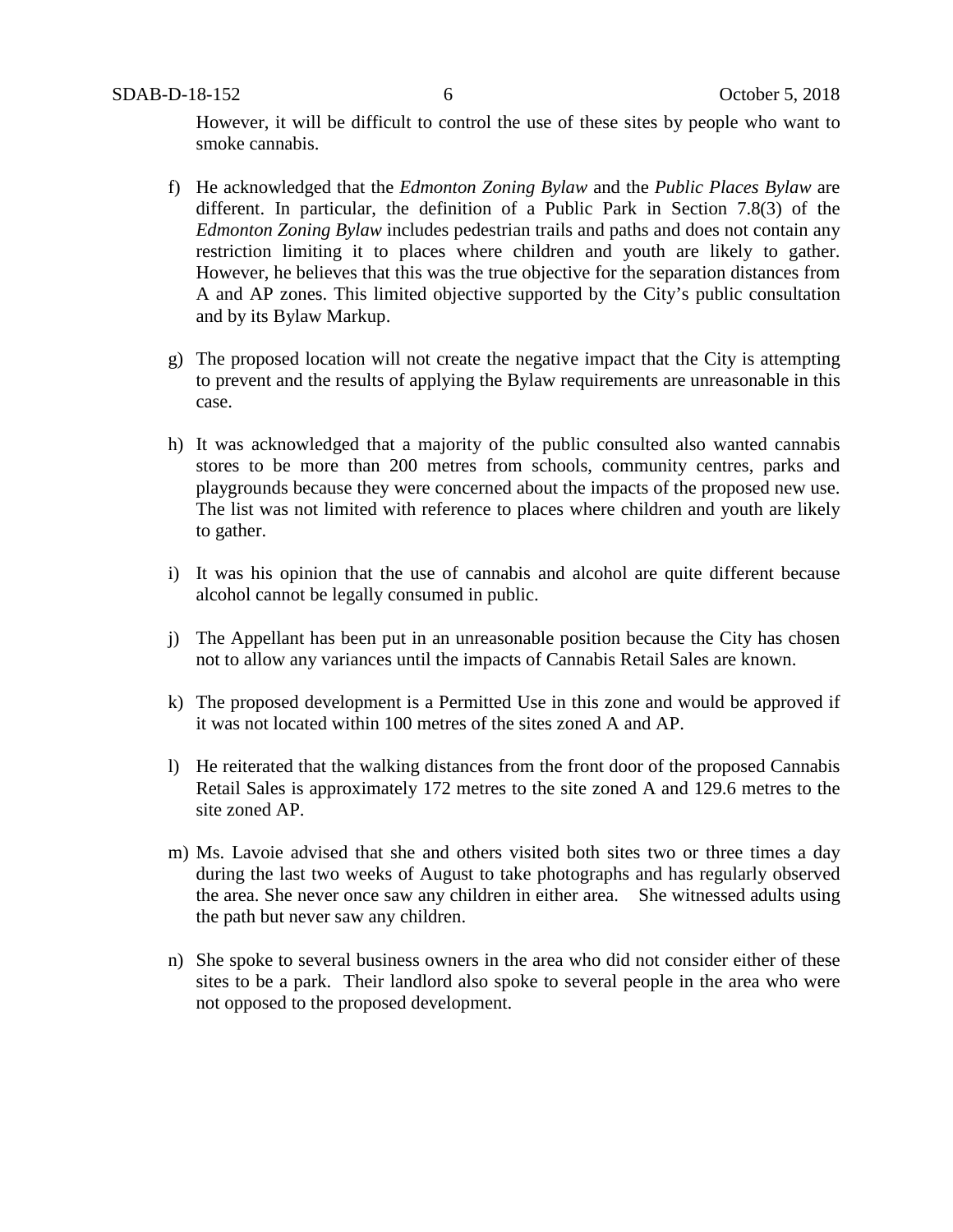### *ii) Position of the Development Officer, Mr. I. Welch:*

- [34] While 124 Street has been identified as a good location for this use, it is not without limits. City Council determined that even in an acceptable area, there are setback requirements that have to be met. Children and youth can get into all sorts of unusual situations in unusual places, that is why the City is stringent about the public lands setback requirements. It was his opinion that the regulations were established to promote public safety.
- [35] Section 70(5)(a) gives a degree of implied discretion to the Development Authority in its interpretation, but the use of the word "direct" by the Development Authority in the reasons for refusal is intended to act primarily as a descriptor of the intent of this clause, and not necessarily an additional requirement for the Development Permit.
- [36] Based on the submitted Bylaw Markup, the intent of this clause is to ensure that the development creates a safe environment. The clause has been read by Development Authorities as allowing for an "indirect" entrance if the development is inside a mall, accessed using a reserved staircase from a main floor common area or the street or is located on the main floor of a building and shares a common vestibule with multiple storefronts.
- [37] However, in his opinion the proposed entrance method, being the entrance into a main floor vestibule and then to a communal stairway to the second floor, does not meet these criteria and therefore the issue was noted as a reason for refusal.
- [38] The Court in *Thomas* determined that the Board should be hesitant about the overextension of their variance power. It was known during Council hearings and the drafting of section 70 that by restricting the power of the Development Authority to grant variances, an otherwise acceptable site could be refused if located too close to public land. In this case, a refusal is reasonable because the Use is so new and the municipality is within its right to impose more stringent requirements.
- [39] Although he sympathizes with the Applicant, a variance should not be granted at this time because of the newness of this Use Class and because the required variance is approximately 70 percent of the setback requirement.
- [40] Mr. Welch provided the following information in response to questions from the Board:
	- a) Although the store front is visible from the street, customer access to the proposed development is on an upper floor without a dedicated staircase.
	- b) A photograph of the entrance was referenced to illustrate that the proposed development is not on the main floor, it is from a common vestibule and it is not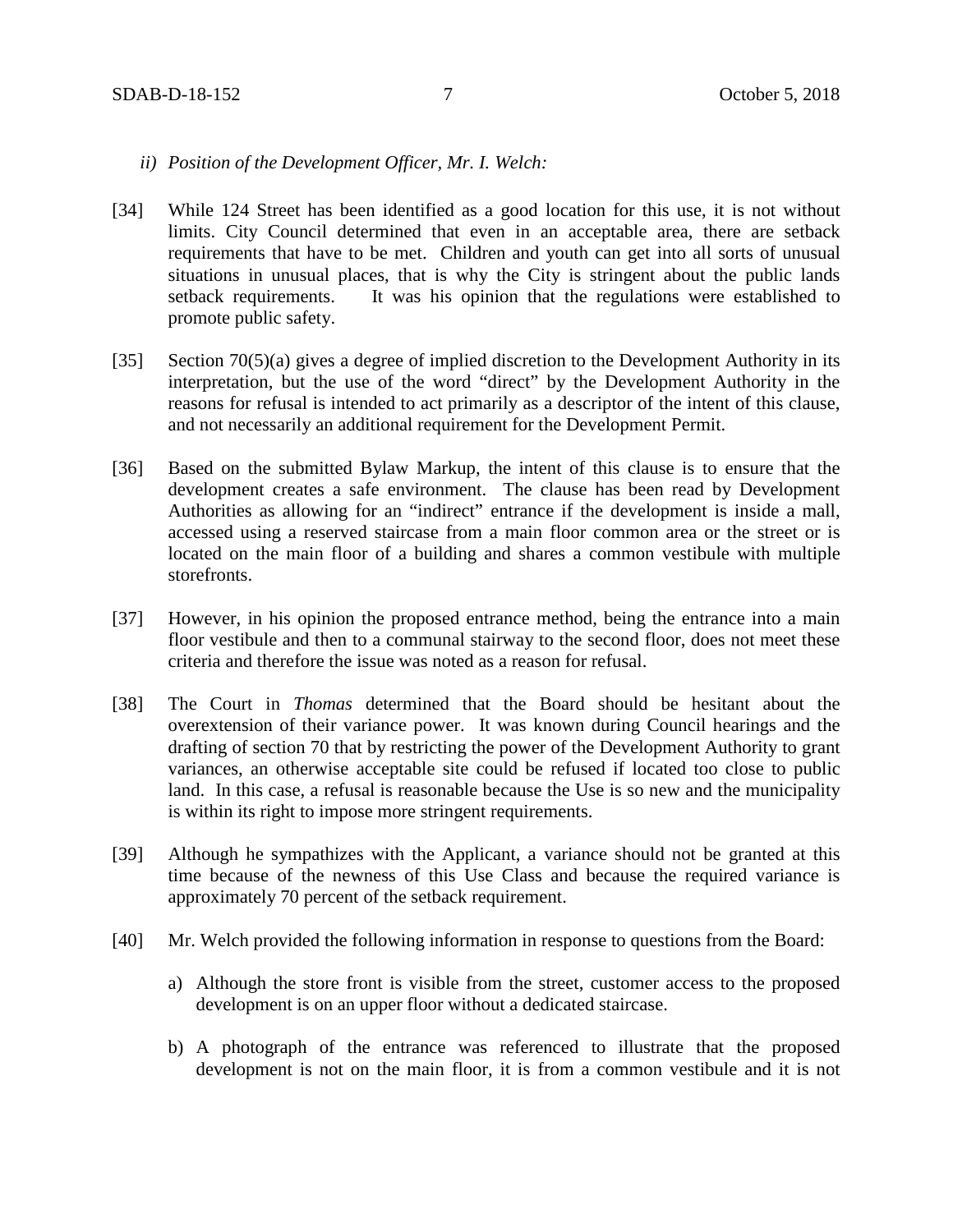possible to see who is entering the art gallery and who is entering the proposed Cannabis Retail Sales which is a security requirement.

- c) He would not be persuaded to grant a variance by the arguments of the Appellant because public land space is used by all sorts of people. It is standard city practice to measure distance as "the crow flies" and not walking distances.
- d) There are more adults than children in this area, but there are some children. A Child Care Service was recently approved in the area and many of the families have older children. Youth are still present even if not always visible.
- e) The legalization of cannabis is very new and the impacts are therefore not known.
- f) Although there is evidence about the planning impact of Cannabis Retail Sales available from foreign jurisdictions, those jurisdictions operate under completely different regimes and he would be uncomfortable providing that evidence to the Board. The Court of Appeal in the *Newcastle Centre GP Ltd v Edmonton (City),* 2014 ABCA 295 decision considered alcohol sales which is a long established Use and the impacts of that use are known. However, there is no comparable body of evidence available for Cannabis Retail Sales.
- g) Although this is a Permitted Use, conditions were established by City Council and those conditions have to be respected by the Development Authority.
- h) There were at least several hundred responses to the public consultation taken into consideration in drafting the regulations. These responses received from a wide variety of stake holders including Community Leagues, potential cannabis retailers, EPS, Emergency Services, and members of the community at large.

### *iii) Rebuttal of the Appellant:*

- [41] Mr. Haughian referenced arguments presented in a previous decision of the Subdivision and Development Appeal Board, SDAB-D-18-133. In his opinion the situation in this appeal is very similar. It is not appropriate to freeze and not do anything based on the presumption that there will be a negative impact. In this case, granting the required variance for a Permitted Use will not result in any negative impacts.
- [42] He reiterated his opinion that the entrance for the proposed development complies with the requirements of section 70(5) of the *Edmonton Zoning Bylaw*.
- [43] In response to a question, it as Mr. Haughian's opinion that there is a more logical way to measure the distance from this site to the sites zoned A and AP. The Development Authority measured the distance from closest point to closest point. It would be more practical and realistic to measure the distance as people would walk to access the A and AP sites from the subject premises. Here, they could leave only by the front entrance and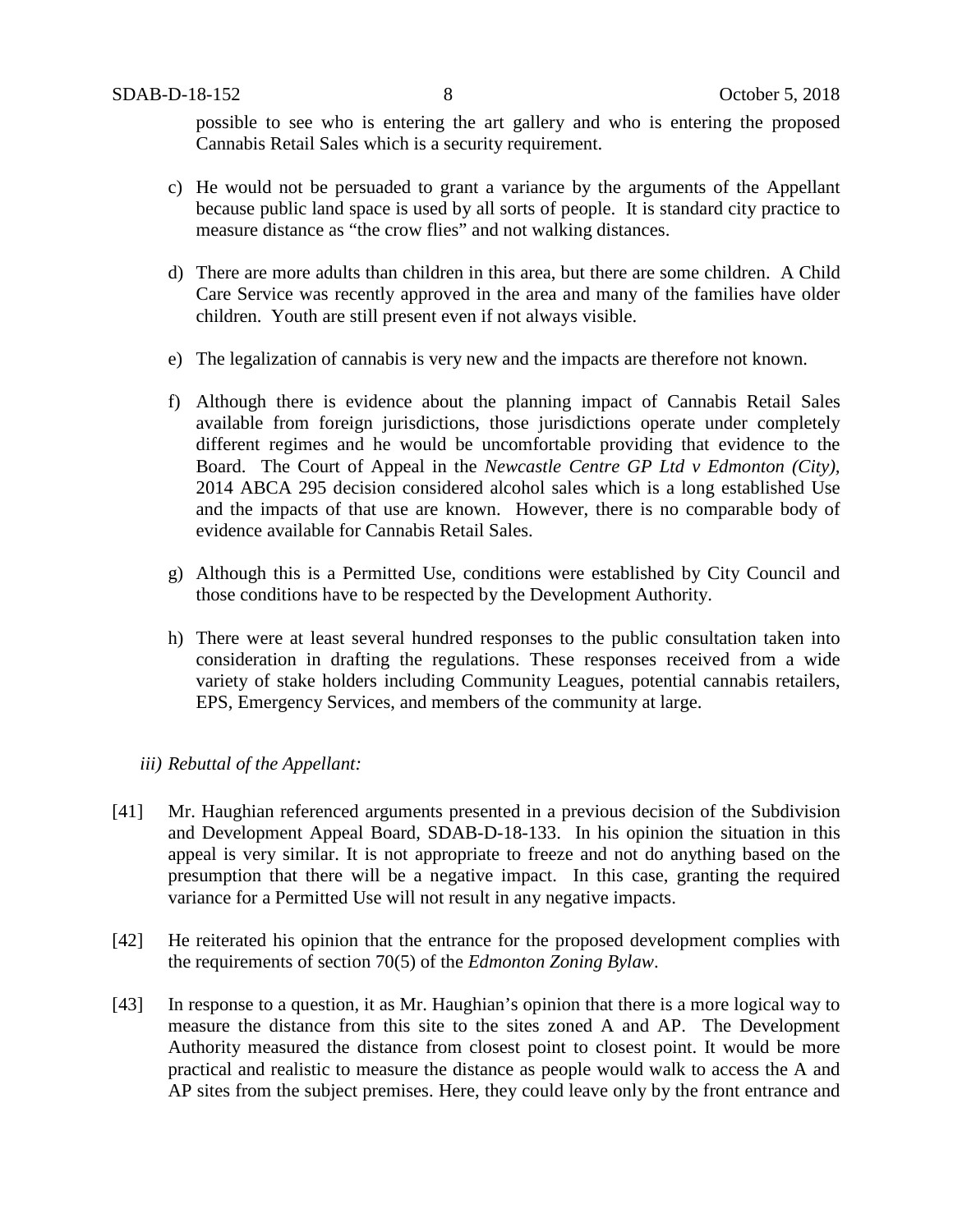walk to 104 avenue and then turn west along the path. He acknowledged that the AGLC measures distance from exterior wall of the premises to the site boundary, but he could not confirm that distance in this case. The AGLC does not require separation distance between the development and either the A site or the AP site.

## **Decision**

- [44] The appeal is **ALLOWED** and the decision of the Development Authority is **REVOKED**. The development is **GRANTED** as applied for to the Development Authority, subject to the following **CONDITIONS** as proposed in writing by the Development Authority and reviewed by the Appellants:
	- 1. The Cannabis Retail Sales shall not commence operations until such time as the nonmedical sale and distribution of Cannabis is authorized by federal and provincial law.
	- 2. The Cannabis Retail Sales must commence operations within nine (9) months of the date of issuance of this Development Permit.
	- 3. Exterior lighting shall be developed to provide a safe lit environment in accordance with Sections 51 and 58 and to the satisfaction of the Development Officer.
	- 4. Any outdoor lighting for any development shall be located and arranged so that no direct rays of light are directed at any adjoining properties, or interfere with the effectiveness of any traffic control devices. (Reference Section 51 of the *Edmonton Zoning Bylaw 12800*).

### NOTES:

- 1. An approved Development Permit means that the proposed development has been reviewed only against the provisions of the *Edmonton Zoning Bylaw*. It does not remove obligations to conform with other legislation, bylaws or land title instruments such as the *Municipal Government Act*, the ERCB Directive 079, the *Edmonton Safety Codes Permit Bylaw* or any caveats, covenants or easements that might be attached to the Site.
- 2. The Development Permit shall not be valid unless and until the conditions of approval, save those of a continuing nature, have been fulfilled; and no notice of appeal from such approval has been served on the Subdivision and Development Appeal Board within the time period specified in subsection 21.1 (Ref. Section 17.1).
- 3. Signs require separate Development Applications.
- 4. The City of Edmonton does not conduct independent environmental checks of land within the City. If you are concerned about the suitability of this property for any purpose, you should conduct your own tests and reviews. The City of Edmonton, in issuing this Development Permit, makes no representations and offers no warranties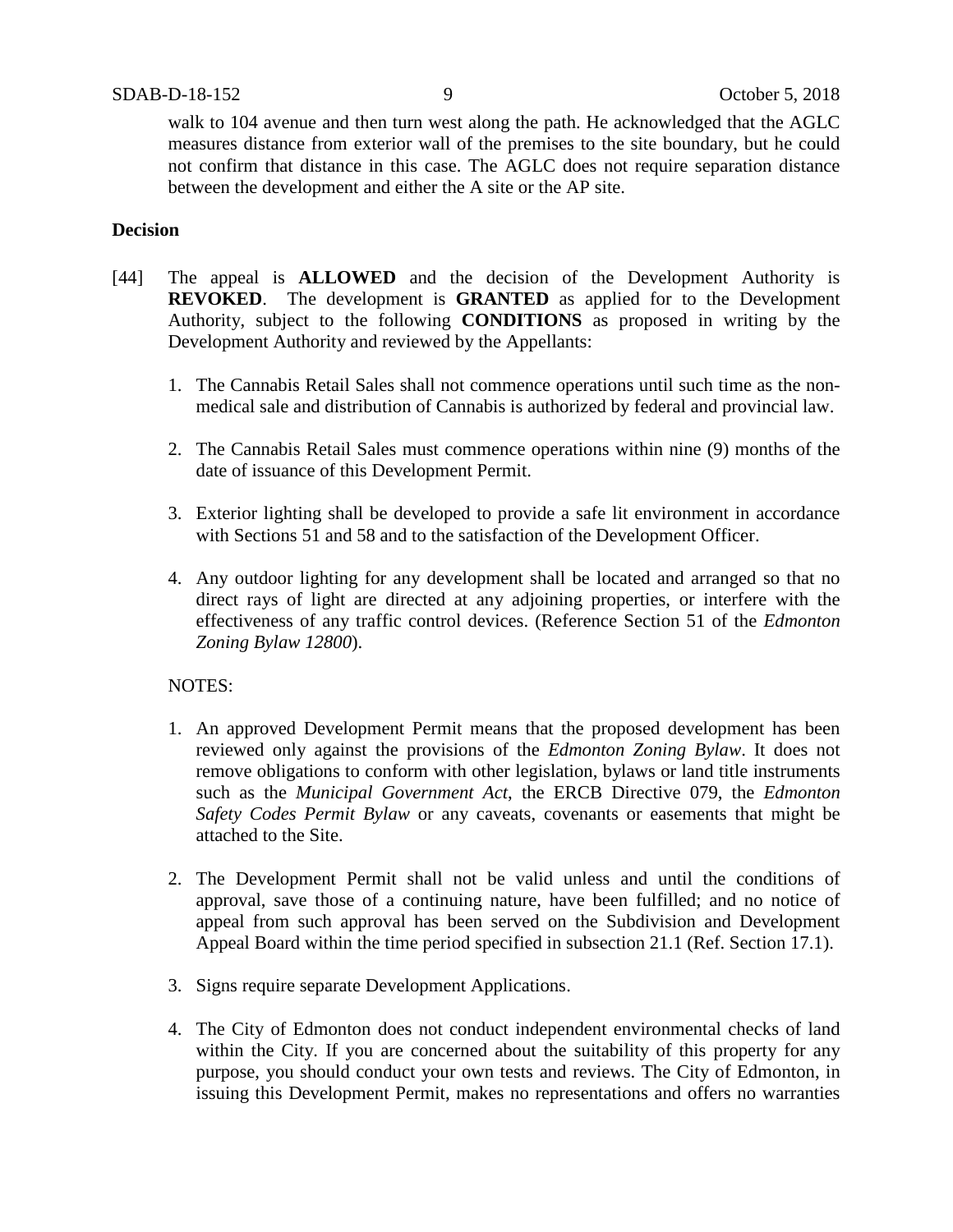as to the suitability of the property for any purpose or as to the presence or absence of any environmental contaminants on the property**.**

- 5. A Building Permit is required for any construction or change in use of a building. For a building permit, and prior to the Plans Examination review, you require construction drawings and the payment of fees. Please contact the 311 Call Centre for further information**.**
- 6. This Development Permit is not a Business Licence. A separate application must be made for Business.
- [45] In granting the development, the following variance to the *Edmonton Zoning Bylaw* is allowed:
	- (a) The minimum required 100 metres separation distance between the Cannabis Retail Site and any Site being used as public lands zoned AP or A pursuant to Section 70(3) is reduced by 69 metres to permit a minimum allowed separation distance of 31metres.

#### **Reasons for Decision**

- [46] The proposed development is to change the Use from Public Libraries and Cultural Exhibits to Cannabis Retail Sales.
- [47] The Use Class Cannabis Retail Sales was previously unknown to the Bylaw. This is not surprising as in the past the retail sale of recreational cannabis was prohibited by federal criminal law. Those laws are now in transition. Within weeks of the hearing, the sale of cannabis will be legal in Canada. In anticipation of this change Council has added a new Use Class, Cannabis Retail Sales, as a Permitted Use in certain zones per the *Edmonton Zoning Bylaw.*
- [48] The subject site is located in the CB1 Low Intensity Business Zone. Pursuant to Section 330.2(3) of the *Bylaw*, Cannabis Retail Sales is a Permitted Use in this zone.
- [49] Cannabis Retail Sales is also subject to certain Special Land Use Provisions in section 70 of the *Bylaw*. Section 70(3) is one of these provisions. It sets minimum separation distances applicable to Cannabis Retail Sales:

70(3) Any Site containing a Cannabis Retail Sales shall not be located less than 100 metres from any Site being used for Community Recreation Services Use, a community recreation facility, a provincial health care facility, as public lands, or any Site that is designated as school reserve or municipal and school reserve at the time of the application for the Development Permit for the Cannabis Retail Sales. For the purposes of this subsection only: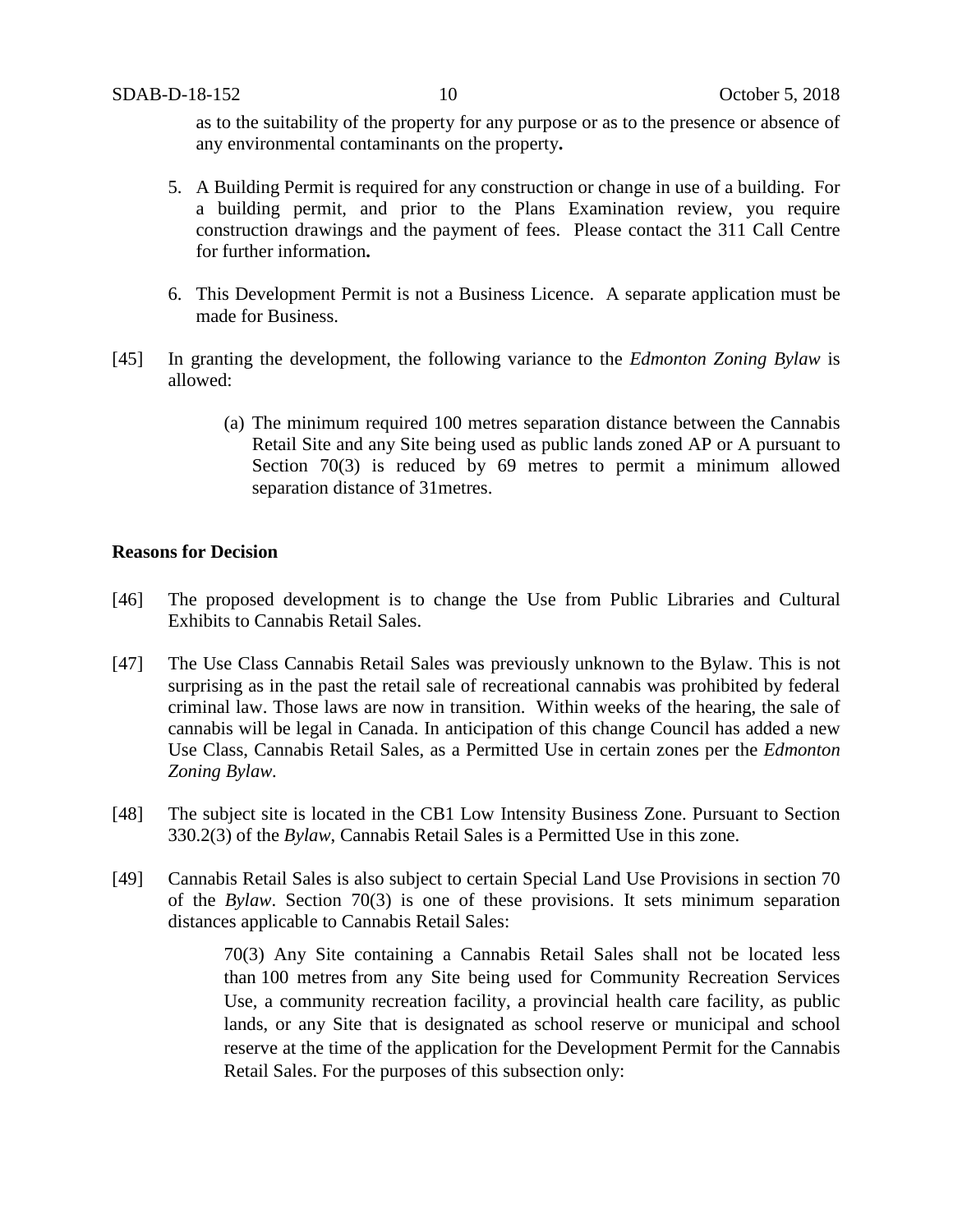d. the 100 metres separation distance shall be measured from the closest point of the subject Site boundary to the closest point of another Site boundary, and shall not be measured from Zone boundaries or from the edges of structures;

e. the term "community recreation facilities" means indoor municipal facilities used primarily by members of the public to participate in recreational activities conducted at the facilities, as per the Municipal Government Act; and

- f. the term "public lands" is limited to Sites zoned AP, and Sites zoned A.
- [50] Based on the evidence, using the method the measurement in Section 70(3)(a), the subject site is located 31 metres from a site zoned AP and 77 metres from a site zoned A. Therefore, the Board finds a variance is required to section 70(3)(a).
- [51] Per section 70(4), the Development Officer cannot grant the necessary variance to the required separation distance. Section 70(4) provides: "Notwithstanding Section 11 of this Bylaw, a Development Officer shall not grant a variance to subsection 70(2) or 70(3)."
- [52] The Development Officer gave two reasons for refusal:
	- a. First, the proposed development did not comply with the minimum setback required in section 70(3) and per sections 70(1)(b) and section 70(4) the Development Officer is prohibited from granting the required variance to section 70(3).
	- b. Second, the proposed Cannabis Retail Sales does not have direct customer access to the store from a store front that is visible from the street other than a Lane. Section 70(5)(a) is referenced regarding this reason for refusal.
- [53] For the reasons which follow, the Board finds that only one variance is required.
- [54] The Board's authority to grant variances in this case is found in section 687(3)(d) of the *Municipal Government Act* (the Act). Two Court of Appeal decisions cited to the Board provide direction regarding the variance authority of the Board under section 687(3)(d).
- [55] *Thomas v Edmonton*, 2016 ABCA 57 dealt with the Board's authority to waive the requirement for public consultation under the Mature Neighbourhood Overlay, but the Court of Appeal also addressed the power of the Board to vary development regulations. Paragraph 29 of that decision states:

What then is the rationale for this exception? Statutory plans and land use bylaws set out general development standards that are common to all lands in a specific area. These standards are typically defined with precision so that everyone understands what a particular site can be used for, and what can be constructed thereon. But as with all line-drawing, it is recognized that there will be cases in which a strict application of the set standards could lead to an unreasonable result.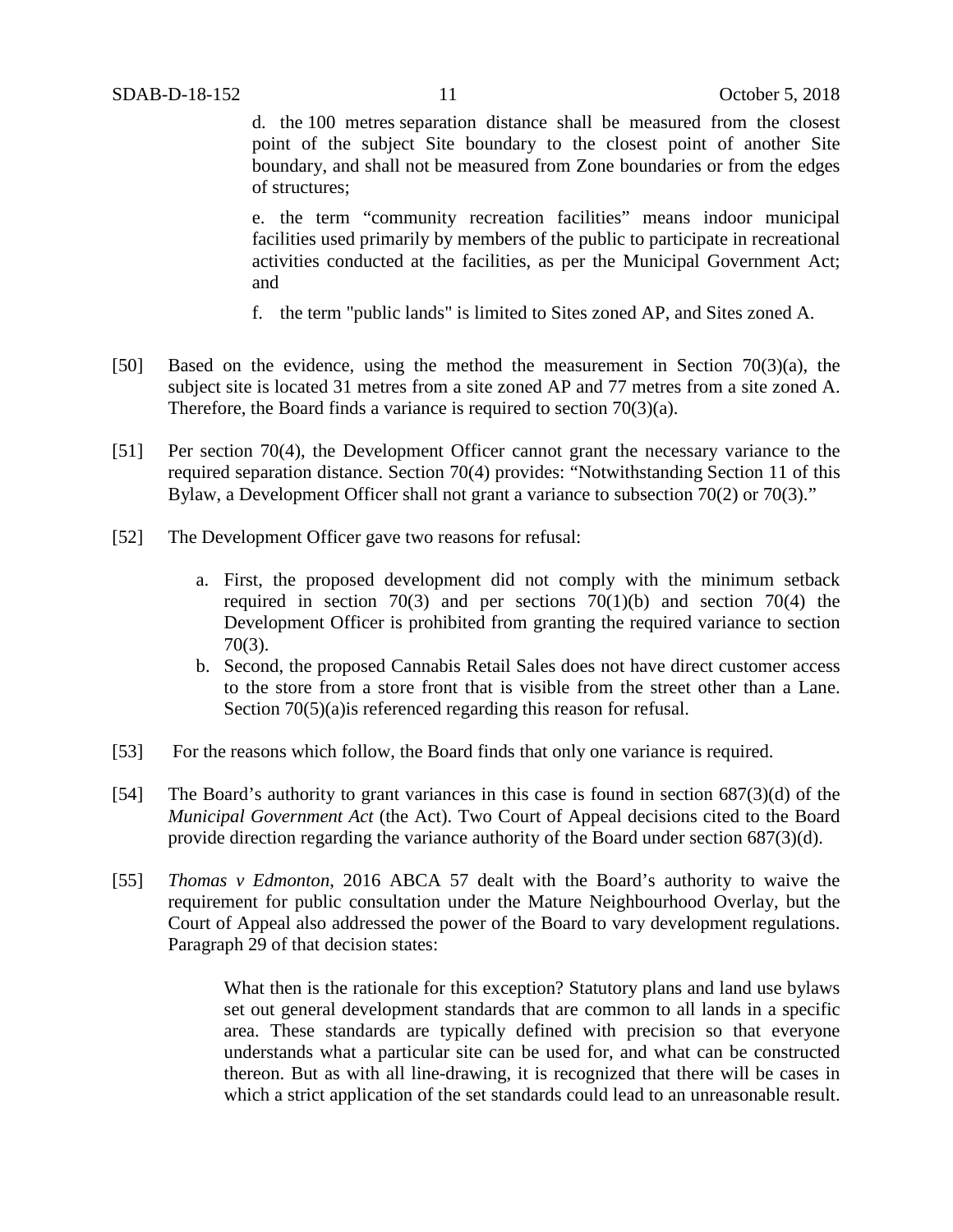To relieve against hardship, the Legislature has conferred on subdivision and development appeal boards the authority to relax – that is vary, dispense with or waive – development standards in the applicable land use bylaw providing certain conditions as set out in s 687(3)(d) are met.

- [56] *Newcastle Centre GP Ltd v. Edmonton (City),* 2014 ABCA 295, involved the Board's authority to grant a variance to the required separation distances between two alcohol sales in a zone where that type of development was a Permitted Use. In that decision, the Court of Appeal ruled that it is an error for the Board to take the position that the Bylaw creates a presumption of harm to the public and that it cannot intervene and grant variances unless that presumption is rebutted by the applicant (paras 6-7). The Court expands on the Board's obligation to provide reasons and states:
	- [11] Were the Board's Reasons adequate? Was the result of applying the proper tests in s 687(3)(d) so obvious as to require no explanation in the Reasons? No. It is not self-evident that or how two liquor stores within 500 meters would interfere with neighbourhood amenities, nor that or how they interfere with or affect use, enjoyment, or value of neighbouring pieces of land. This is not a boiler factory in a residential neighbourhood. The problem only arises because there would be two liquor stores in the area. One alone is a permitted use.
	- [12] Therefore, if there is any interference with neighbourhood amenities, or with use, enjoyment, or value of other land parcels, the Board had a duty to explain that in its Reasons, and it did not. A mere conclusory statement does not suffice, and that is all that paragraph 10 is.
- [57] Based on the submissions and evidence provided by the parties in this appeal, and being mindful of the obligation placed on the Board to explain how a variance would interfere with the amenities of the neighborhood or with the use, enjoyment and value of neighbouring properties, the Board grants a variance to section 70(3) for the reasons which follow.
- [58] The Development Officer and the Solicitor for the City both urged the Board to proceed with caution and deny the requested variances. They argue that denying variances is consistent with the results of public consultation which Council received and has carried forward in the form of section 70. However, they also state that the Cannabis Retail Sales is a Permitted Use, the general impact of the Cannabis Retail Sales is currently unknown, and the impact of deficiencies in the required minimum separation is also unknown.
- [59] The Development Officer argued that the required variance (69 metres) is approximately 70 percent of the required separation distance and should be denied on that basis. The Board agrees that the variance appears significant when calculated by the mode of measurement specified in section 70(3)(a). However, magnitude is not always determinative of impact. Based on the evidence before it, the Board finds that there are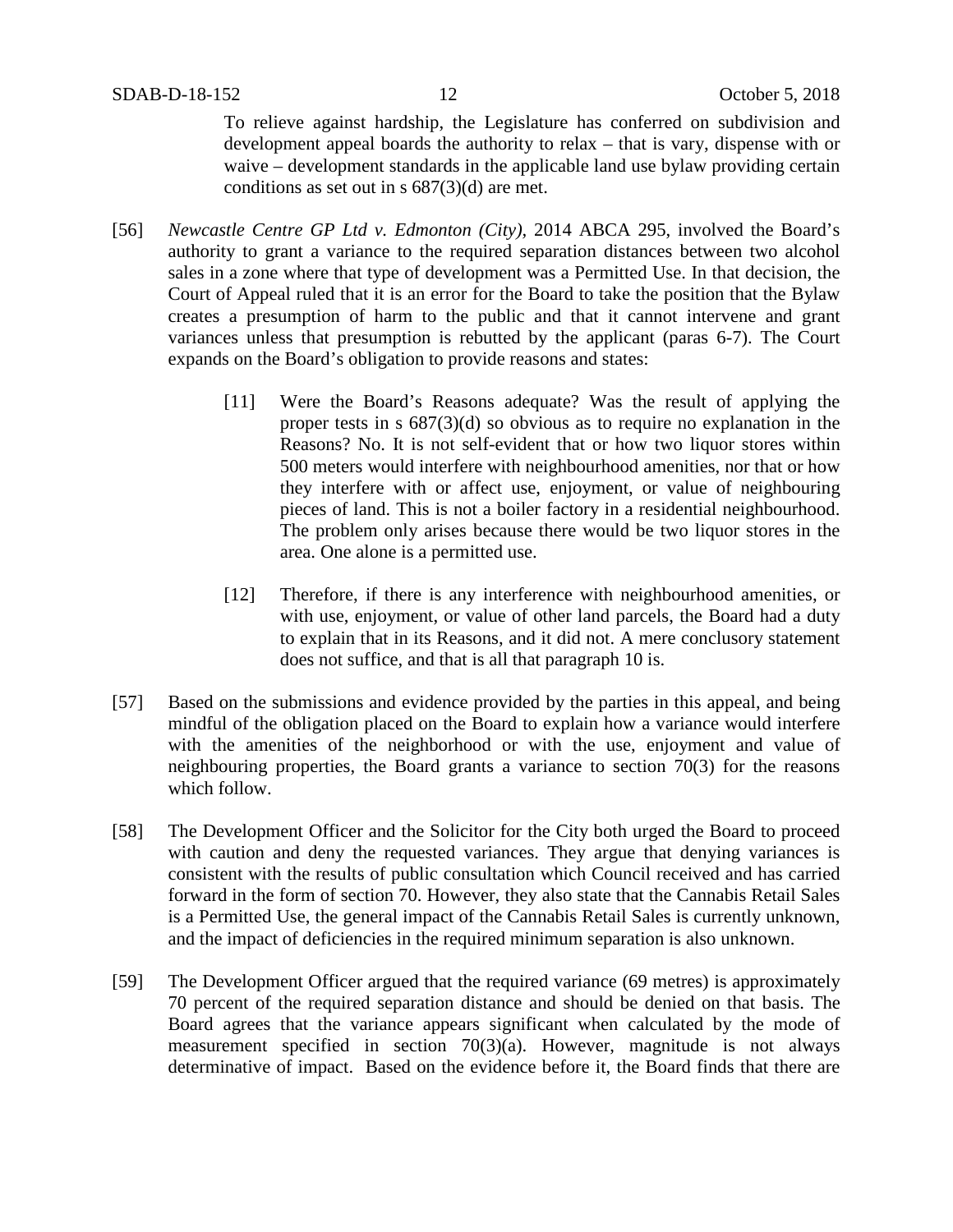factors in this case which mitigate any potential future adverse impacts of a variance to the minimum allowed separation distance:

- a. The site boundary to site boundary measurement of separation distance used in section 70 may generally identify sites where potential adverse impacts should be considered, but it may not always provide an accurate picture of the impact given a particular context.
- b. The proposed development is oriented to the east and may only be entered from that direction. The A and AP sites are located to the northwest, they cannot be seen from the entrance to the proposed development. The boundaries of the A and AP sites would most likely be observed only after passing intervening commercial uses between the subject site and the end of the blockface at the corner of 104 Avenue and 127 Street.
- c. In this case, individuals wanting to access the A and AP sites must do so on foot or by car. Based on the Appellant's evidence, the most direct access for pedestrians is from the only allowed exit at the front of the building on the east side of the site facing 124 street. From this point, it is 176.2 metres to the A site and 129.26 metres to the AP site.
- d. The Appellants spent considerable time in the area observing the A and AP sites over several weeks. They documented the conditions and typical uses currently occurring on the A and AP sites. They submitted two videos and more than 40 photographs of the A and AP sites taken between August 11, 2018 and September 7, 2018 at various times of the day.
- e. Their evidence shows:
	- i. The AP site consists of a hard-surfaced area and pathway with benches and improvised cigarette butt containers. It is surrounded by trees and bushes.
	- ii. The A site consists of a grassy overgrown pathway with heavy foliage that leads down to Groat Ravine with one bench and improvised cigarette butt containers.
	- iii. There are no playgrounds, no sports fields, no skate/bicycle parks, no outdoor theaters, no pools, no spray parks, no skating rinks and no off-leash areas.
	- iv. There are no other children's amenities in these areas and they never observed any children in the areas.
	- v. The sites are typically used as pathways for commuting and by employees from nearby businesses for smoke breaks.
	- vi. No one appeared at the hearing to object to the proposed development.
- f. The Board also considered the one written response in opposition. It was sent by an individual who owns two properties within the 60 metre notification zone. This neighbour stated that enough people already smoke pot every day in the park in front of his house while his children play. The Board presumes that this neighbour is concerned that the proposed development will exacerbate this issue. Based on a review of the aerial photographs and maps of the area, it appears there may be a public space between Wadhurst Road and 125 Street at 103 Avenue near this neighbour's properties. However, this area is not zoned A or AP. No separation distance is required from this area. The AP site is located further to the north and the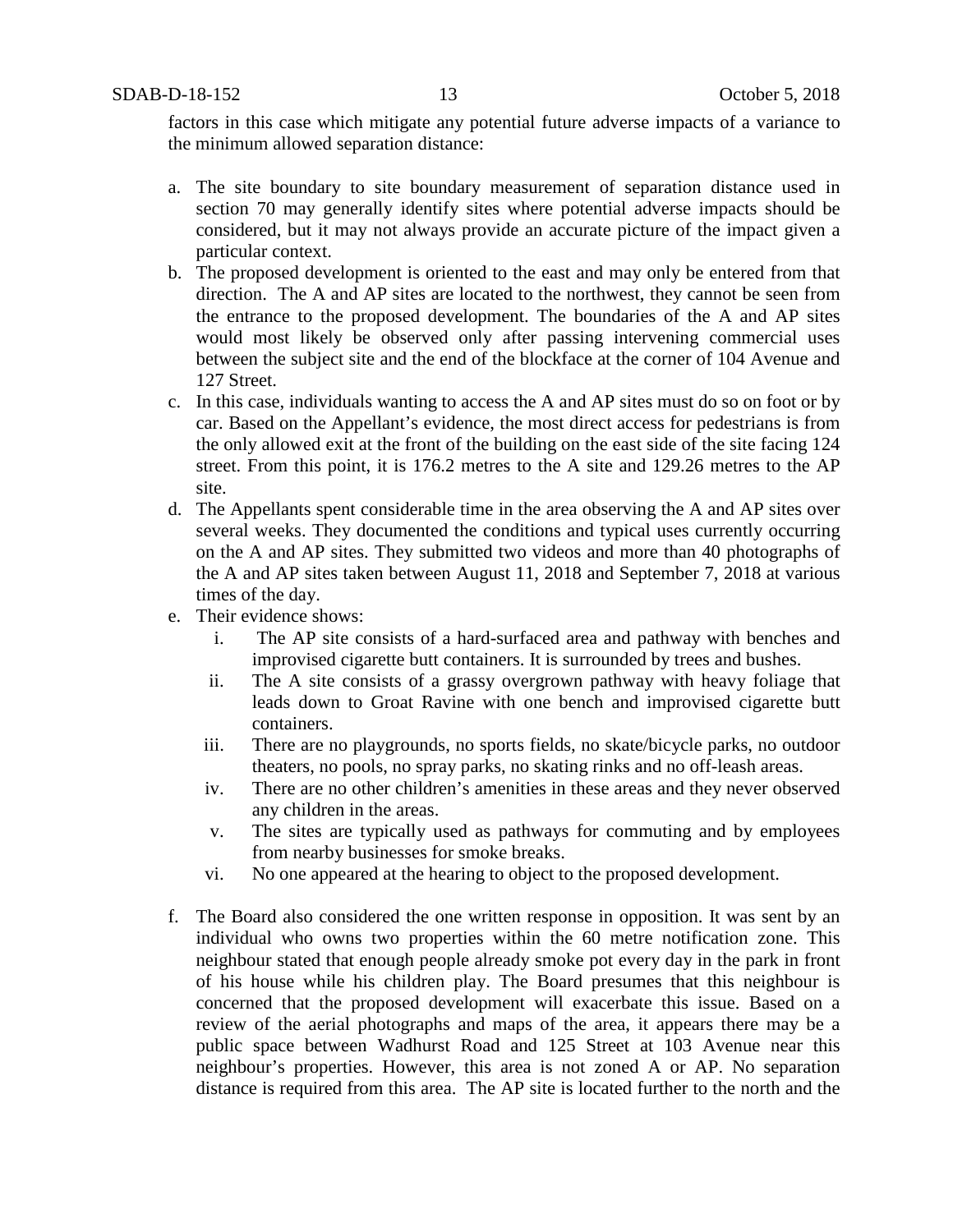A site runs south from 104 avenue behind the homes on Wadhurst Road. The A site cannot be accessed directly from Wadhurst Road. The two lots owned by the neighbour do not have a direct sight line to either the site zoned A or the site zoned AP, for which the variance is required. Based on the evidence before it, the Board notes that it is possible for a Cannabis Retail Sales Use to be located on sites further south on 124 Street without any variances. Those potential locations are closer to this neighbour's properties than the proposed location and could be approved of right per section 642(1) of the Act as a Permitted Uses which fully comply with the Bylaw.

- [60] After considering all of these factors and weighing the currently available evidence from the Development Officer and the Appellants, the Board cannot conclude that the required variance would create any adverse impacts and therefore grants the variance to section 70(3).
- [61] Next the Board considered Section 70(5)(a) of the *Edmonton Zoning Bylaw* which states:

Cannabis Retail Sales shall include design elements that readily allow for natural surveillance to promote a safe urban environment, where applicable and to the satisfaction of the Development Officer, including the following requirements:

- a) customer access to the store is limited to a store front that is visible from the street other than a Lane, or a shopping centre parking lot, or a mall access that allow visibility from the interior of the mall into the store.
- [62] The Board finds that upon plain reading of this section, the Development Officer inappropriately read the word "direct" into the regulation. Customer access is limited to a store front that is visible from a street other than a lane. Based on the plans and photographs, the proposed development complies with this regulation.
- [63] In the event that the Board is incorrect and a variance to section  $70(5)(a)$  is required, it would have been granted for the following reasons:
	- a) The proposed design complies with all of the requirements of *the Gaming, Liquor and Cannabis Regulations*, AR 143/96, including those related to security.
	- b) Based on the evidence provided, security cameras will be positioned both inside and outside the vestibule which will identify which customers are entering the proposed development and effectively mitigate the specific security concerns identified by the Development Authority.
- [64] Finally, the Board has been mindful of Section 687(3)(a.4) of the Act which provides that in making this decision, it must comply with applicable requirements of the regulations under the *Gaming, Liquor, and Cannabis Act,* respecting the location of premises described in a cannabis license and distances between those premises and other premises. Based on the submissions of the parties, the Board finds that requirements of those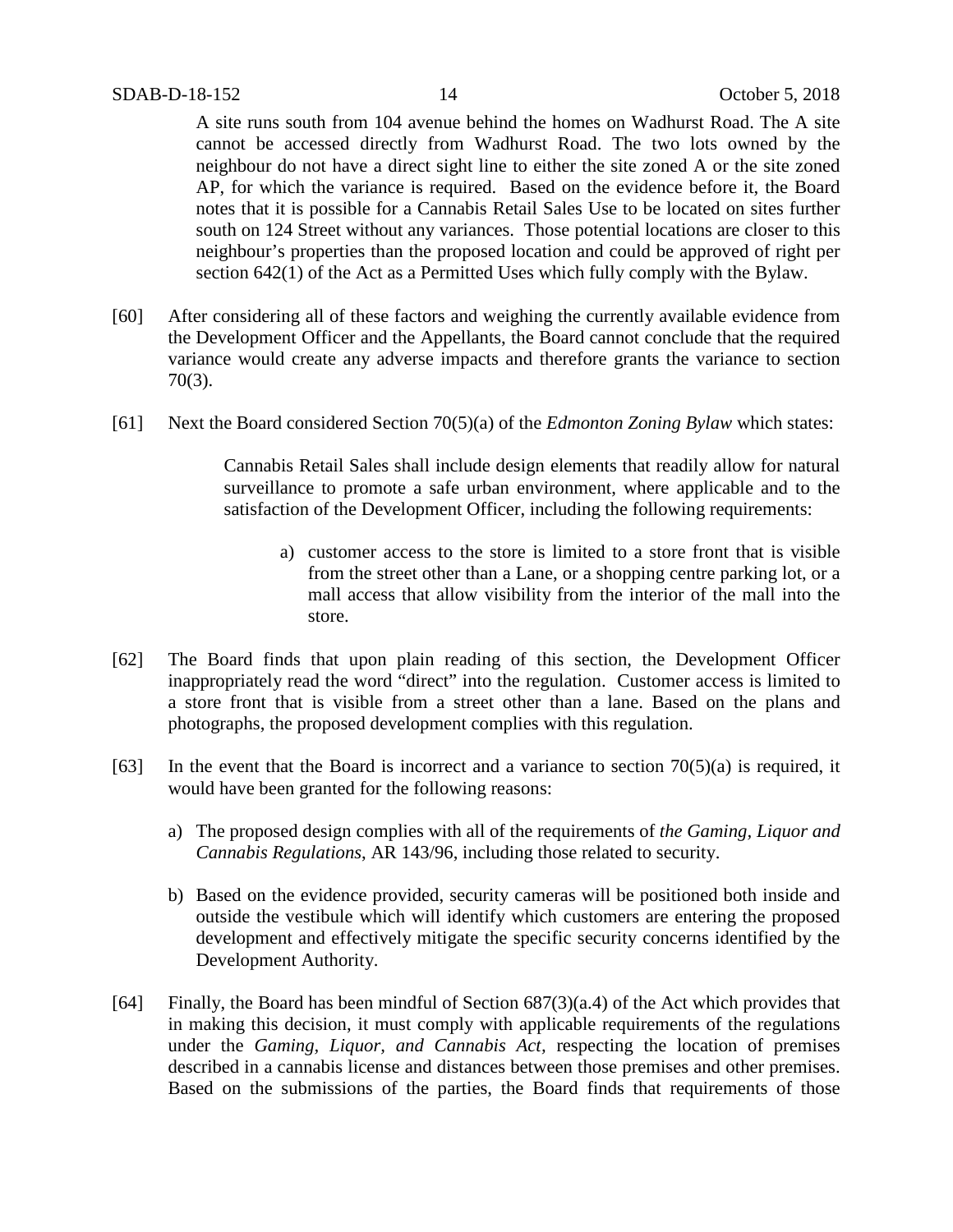SDAB-D-18-152 15 October 5, 2018

regulations are satisfied and this Board has meet its obligation under section 687(3)(a.4) of the Act.

[65] For these reasons, the Board finds that the proposed development will not unduly interfere with the amenities of the neighbourhood nor materially interfere with or affect the use, enjoyment or value of neighbouring parcels of land.

> Ms. K. Cherniawsky, Presiding Officer Subdivision and Development Appeal Board

Board members in attendance: Mr. R. Handa, Ms. G. Harris, Mr. S. LaPerle, Mr. L. Pratt